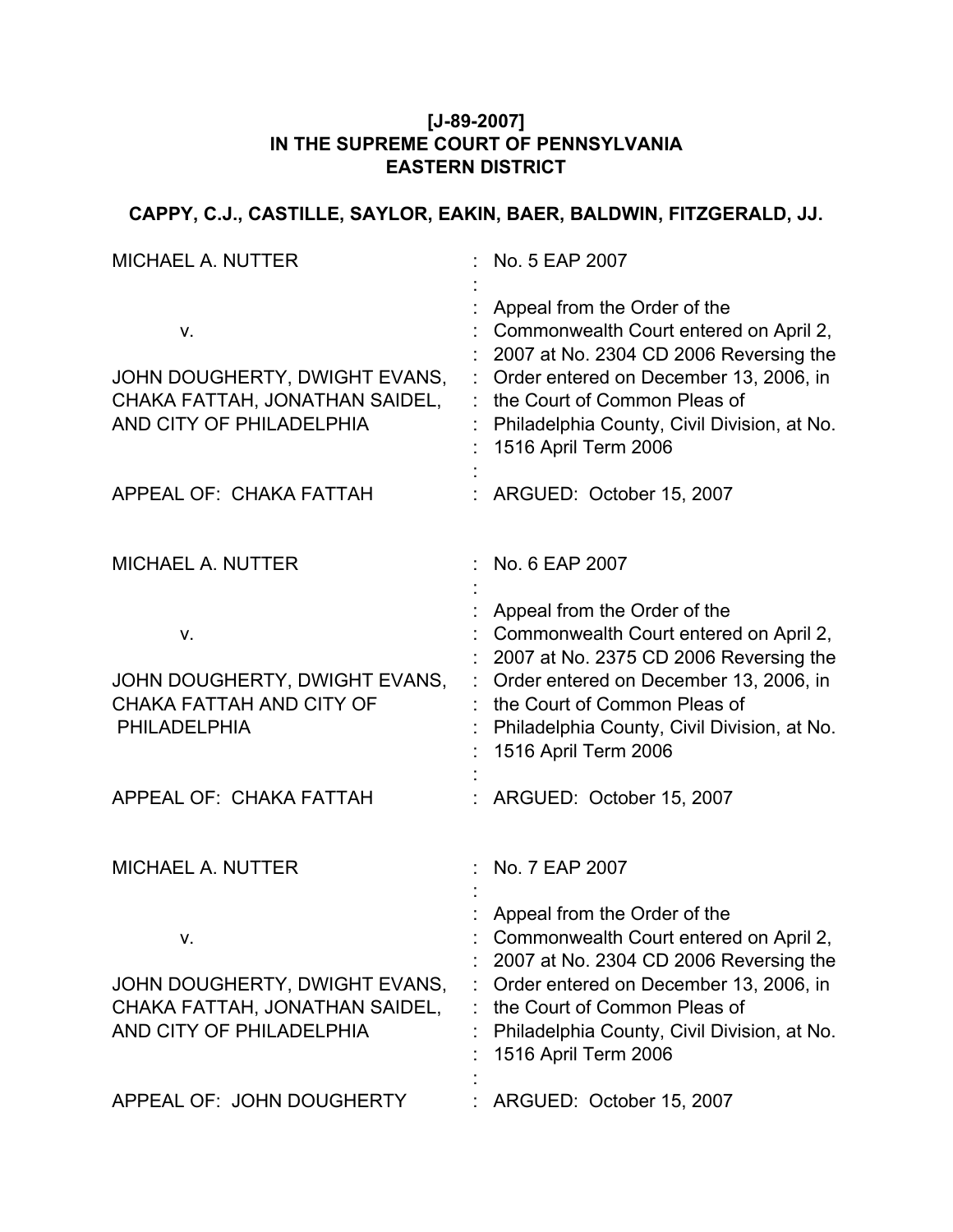| <b>MICHAEL A. NUTTER</b>                                                               | No. 8 EAP 2007                                                                                                                                                                                                                                                    |
|----------------------------------------------------------------------------------------|-------------------------------------------------------------------------------------------------------------------------------------------------------------------------------------------------------------------------------------------------------------------|
| V.<br>JOHN DOUGHERTY, DWIGHT EVANS,<br>CHAKA FATTAH AND JONATHAN<br><b>SAIDEL</b>      | Appeal from the Order of the<br>Commonwealth Court entered on April 2,<br>2007 at No. 2361 CD 2006 Reversing the<br>Order entered on December 13, 2006, in<br>the Court of Common Pleas of<br>Philadelphia County, Civil Division, at No.<br>1516 April Term 2006 |
| APPEAL OF: JOHN DOUGHERTY                                                              | ARGUED: October 15, 2007                                                                                                                                                                                                                                          |
| <b>MICHAEL A. NUTTER</b>                                                               | No. 9 EAP 2007                                                                                                                                                                                                                                                    |
| v.<br>JOHN DOUGHERTY, DWIGHT EVANS,<br>CHAKA FATTAH AND CITY OF<br><b>PHILADELPHIA</b> | Appeal from the Order of the<br>Commonwealth Court entered on April 2,<br>2007 at No. 2375 CD 2006 Reversing the<br>Order entered on December 13, 2006, in<br>the Court of Common Pleas of<br>Philadelphia County, Civil Division, at No.<br>1516 April Term 2006 |
| APPEAL OF: JOHN DOUGHERTY                                                              | ARGUED: October 15, 2007                                                                                                                                                                                                                                          |

### **OPINION**

**MR. JUSTICE BAER DECIDED: December 28, 2007**

We are called upon to consider whether the General Assembly, in enacting and later

amending the Election Code,<sup>1</sup> intended to preempt municipalities from legislating their own

<sup>1</sup> See Act of June 3, 1937, Pub. L. 1333, § 1, as amended, 25 P.S. §§ 2600, *et seq*.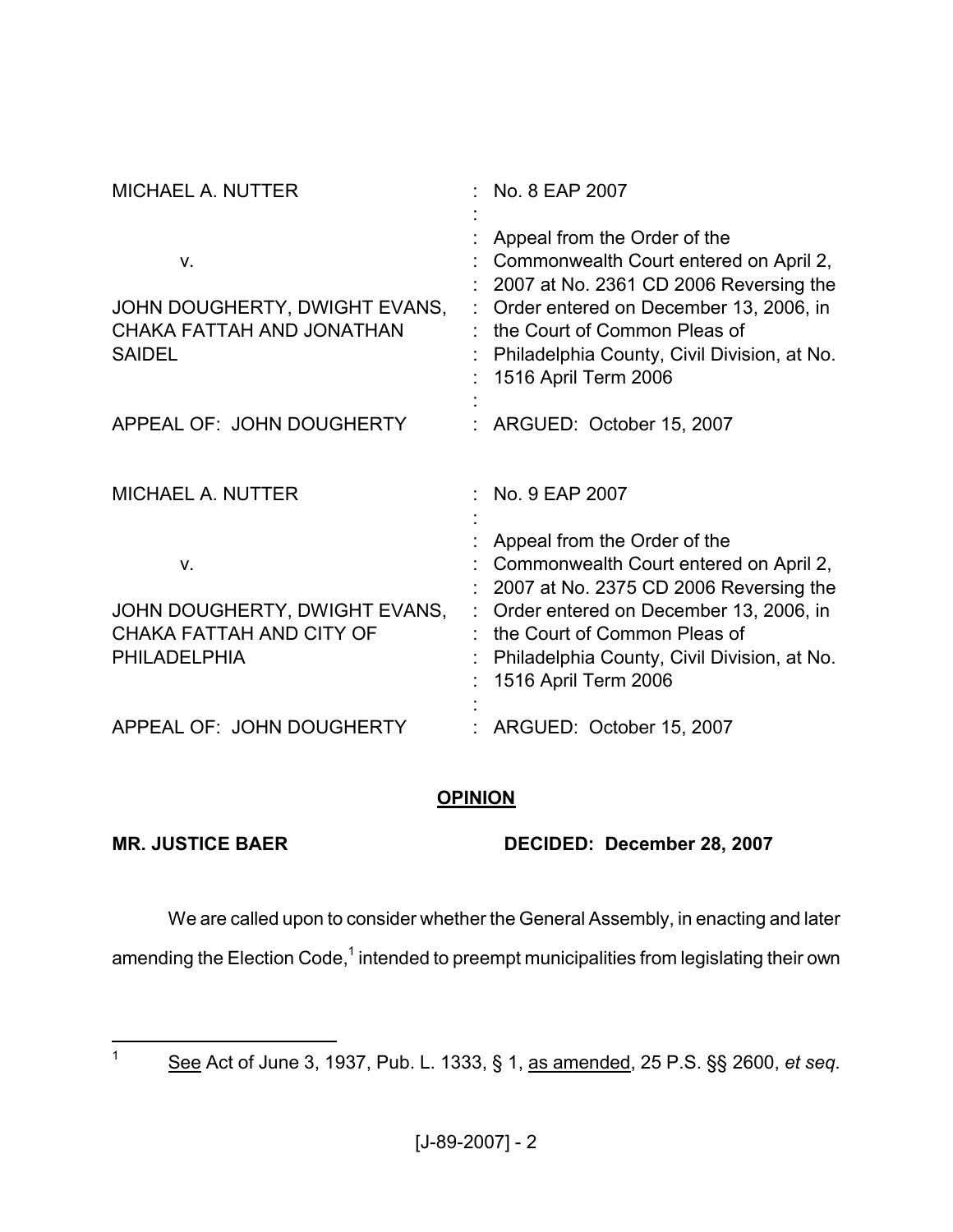regulations limiting campaign contributions to candidates for municipal office. $^2$  The General Assembly has enacted modest limitations on the manner in which interested individuals, political action committees (PAC), and corporations may contribute to the campaign coffers of candidates for state or local office, and no material limits on the sums that may permissibly be given to candidates. In an effort to stem what has been characterized as a "pay to play" political culture, the Philadelphia City Council enacted an Ordinance in 2003 limiting campaign contributions to candidates for municipal office, and refined it by amendment in the years immediately thereafter. When Appellant Michael Nutter, now Mayor-Elect, filed a complaint in the trial court seeking to enforce the Ordinance against other putative mayoral candidates, those candidates challenged the validity of the Ordinance under state law. The trial court upheld these challenges, ruling that the Pennsylvania Election Code manifests the General Assembly's intent to preempt all local campaign regulation to ensure the uniform elections provided by Article VII, § 6, of the Pennsylvania Constitution.<sup>3</sup> On appeal, the Commonwealth Court reversed, finding in the

Nutter v. Dougherty, 922 A.2d 873, 873-74 (Pa. 2007)(*per curiam*). This question necessarily encompasses questions of preemption.

<sup>&</sup>lt;sup>2</sup> Our order granting allowance of appeal limited our review to the following issue:

Whether the Philadelphia Code Chapter 20-1000, *et seq.* ("Campaign Finance Law"), which places limitations on political campaign contributions, is invalid under the Home Rule Act, 53 P.S. § 13133, because it is "contrary to, or in limitation of" the Pennsylvania Election Code where the Election Code already contains comprehensive provisions regulating the permissible size, type and manner of political campaign contributions, but also allows unlimited contributions in most instances?

 $3$  All laws regulating the holding of elections by the citizens, or for the registration of electors, shall be uniform throughout the State, except that laws regulating and requiring the registration of electors may be enacted to apply to cities only: Provided, That such laws be uniform for the cities of the same class, and except further, that the General Assembly shall, by general (continued…)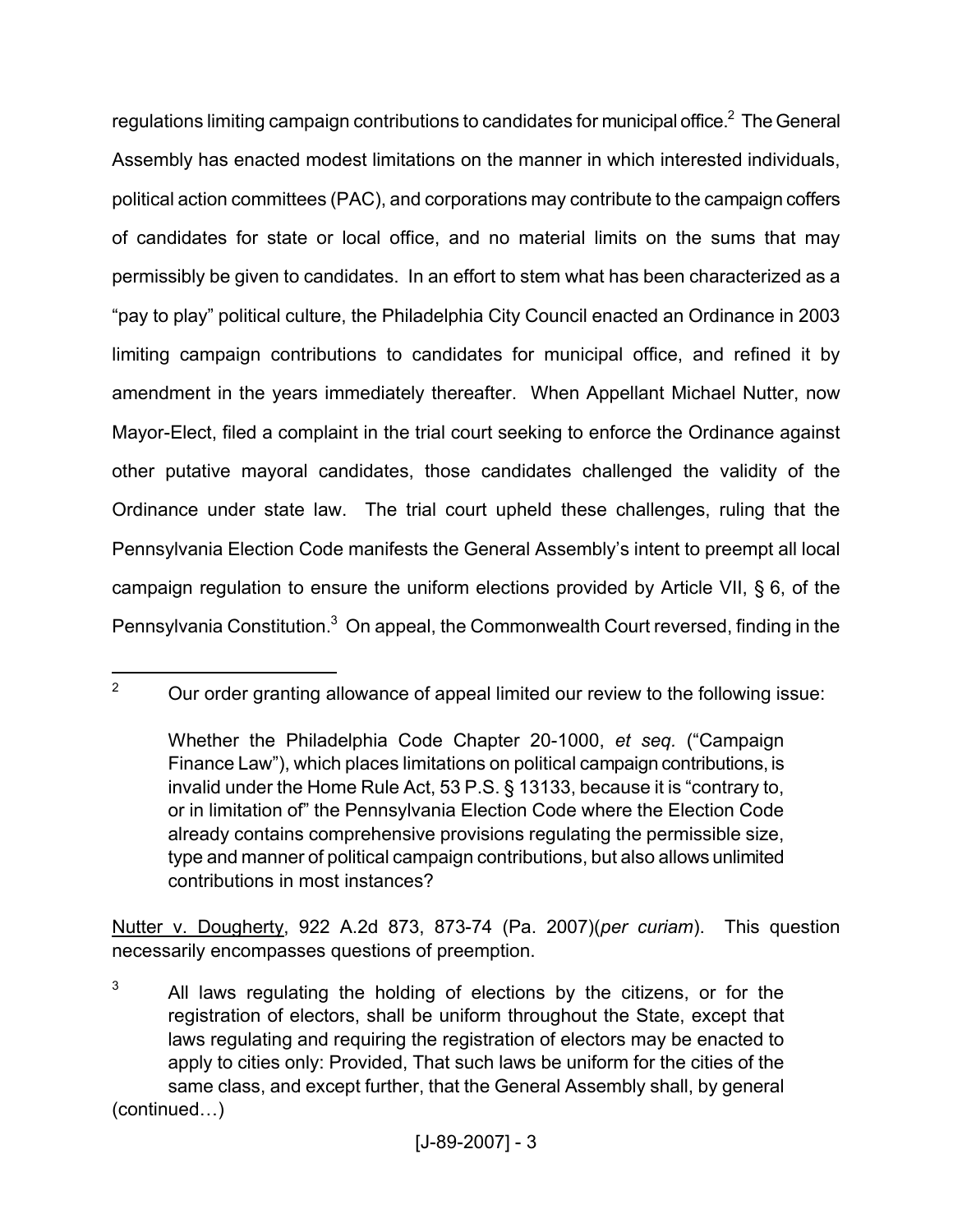Election Code insufficient indicia of the legislature's intent to preempt local regulation in the area of campaign contributions, and ruling that Philadelphia was free as a Home Rule municipality<sup>4</sup> to enact campaign regulations governing campaign contributions to candidates for municipal office. See Nutter v. Dougherty, 921 A.2d 44 (Pa. Cmwlth. 2007). We affirm.

Before relating the background of this case, it is necessary to establish, in broad strokes, the principle of state preemption of local lawmaking authority and its several forms. In Department of Licenses and Inspections, Board of License and Inspection Review v. Weber, 147 A.2d 326 (Pa. 1959), this Court explained two of the three closely related forms of preemption as follows:

(…continued)

PA. CONST. ART. VII, § 6.

Article IX, § 2, of the Pennsylvania Constitution, see infra n.9, empowered the General Assembly to authorize Pennsylvania municipalities to enact Home Rule Charters entitling them to manage matters pertaining to municipal governance. The General Assembly so authorized Cities of the First Class, *i.e.*, Philadelphia, see Act of April 21, 1949, Pub. L. 665, as amended, 53 P.S. §§ 13101, *et seq.*, and soon thereafter Philadelphia enacted its Home Rule Charter pursuant to that authority. See City of Philadelphia v. Schweiker, 858 A.2d 75, 84 & nn.11, 12 (Pa. 2004). These topics are taken up in greater detail, infra.

law, permit the use of voting machines, or other mechanical devices for registering or recording and computing the vote, at all elections or primaries, in any county, city, borough, incorporated town or township of the Commonwealth, at the option of the electors of such county, city, borough, incorporated town or township, without being obliged to require the use of such voting machines or mechanical devices in any other county, city, borough, incorporated town or township, under such regulations with reference thereto as the General Assembly may from time to time prescribe. The General Assembly may, from time to time, prescribe the number and duties of election officers in any political subdivisions of the Commonwealth in which voting machines or other mechanical devices authorized by this section may be used.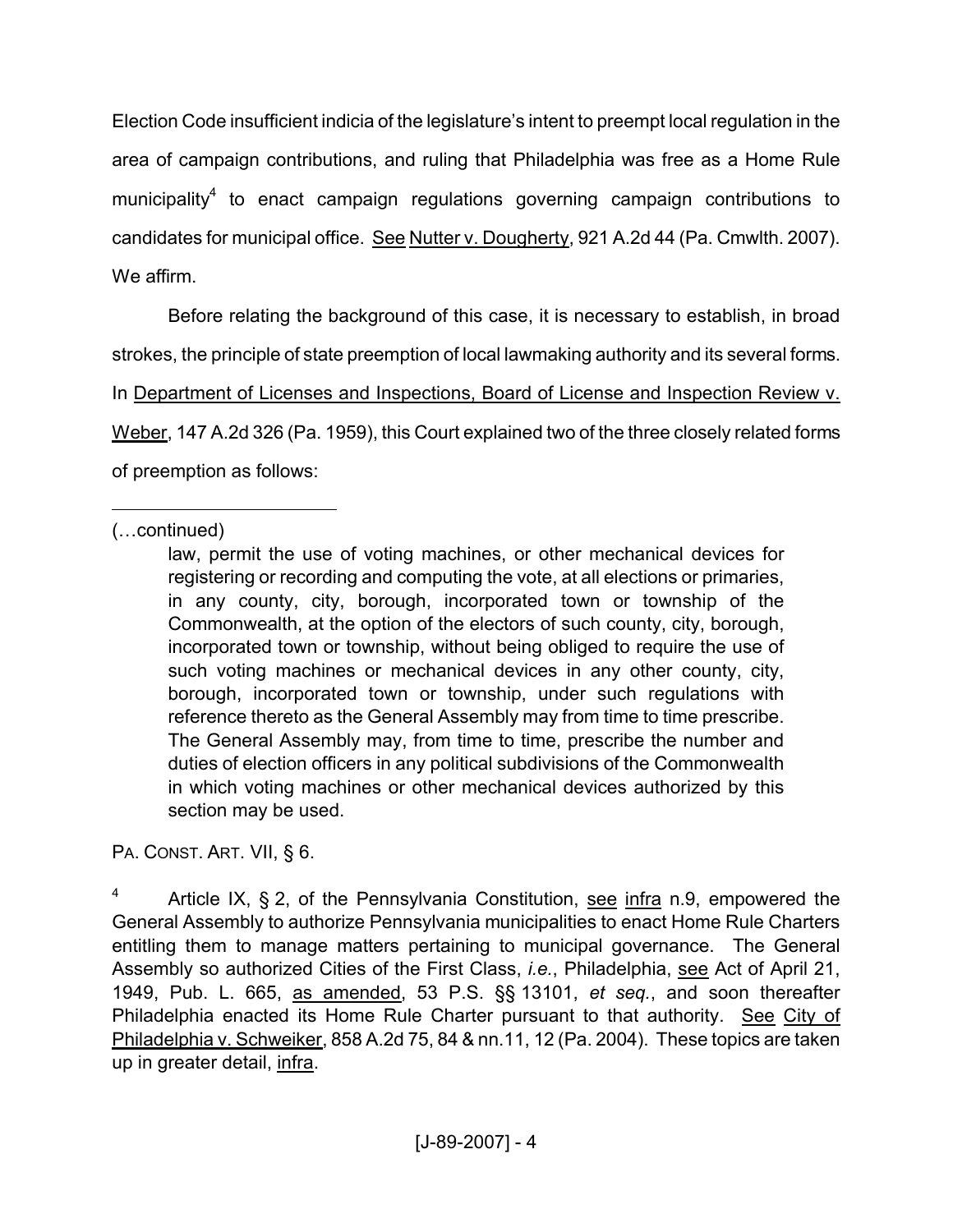Of course, it is obvious that where a statute specifically declares it has planted the flag of preemption in a field, all ordinances on the subject die away as if they did not exist. It is also apparent that, even if the statute is silent on supersession, but proclaims a course of regulation and control which brooks no municipal intervention, all ordinances touching the topic of exclusive control fade away into the limbo of 'innocuous desuetude.'

Id. at 327. In addition to those two forms of preemption, respectively "express" and "field preemption," there is also a third, "conflict preemption," which acts to preempt any local law that contradicts or contravenes state law. See Mars Emergency Med. Servs. v. Township of Adams, 740 A.2d 193, 195 (Pa. 1999)(citing, *inter alia*, W. Penna. Rest. Ass'n v. Pittsburgh, 77 A.2d 616, 619-620 (Pa. 1951))(hereinafter Mars EMS). Having established the general import of these principles, we turn to the background of the case.

On December 18, 2003, the Philadelphia City Council passed an ordinance, effective January 1, 2004, establishing a \$1000 limit on campaign contributions by "persons" to candidates for Mayor and City Council, and a \$5000 limit on contributions by PACs. The Ordinance was amended on June 9, 2005, extending contribution limits to candidates for all other Philadelphia elective offices, and increasing the relevant limits to \$2500 for individuals under § 20-1002(1) and \$10,000 for non-individuals and PACs.<sup>5</sup> Finally, on November 16, 2006, the Ordinance was once again amended -- first, to define "candidate" as "(a) [a]n individual who files nomination papers or petitions for City elective office; [or] (b) [a]n individual who publicly announces his or her candidacy for City elective office;" and second, to provide that, should a candidate contribute \$250,000 or more of his

 $5$  On December 1, 2005, the Ordinance again was amended, this time to require candidates for local elective office, among others, to file campaign finance reports with the Board of Ethics.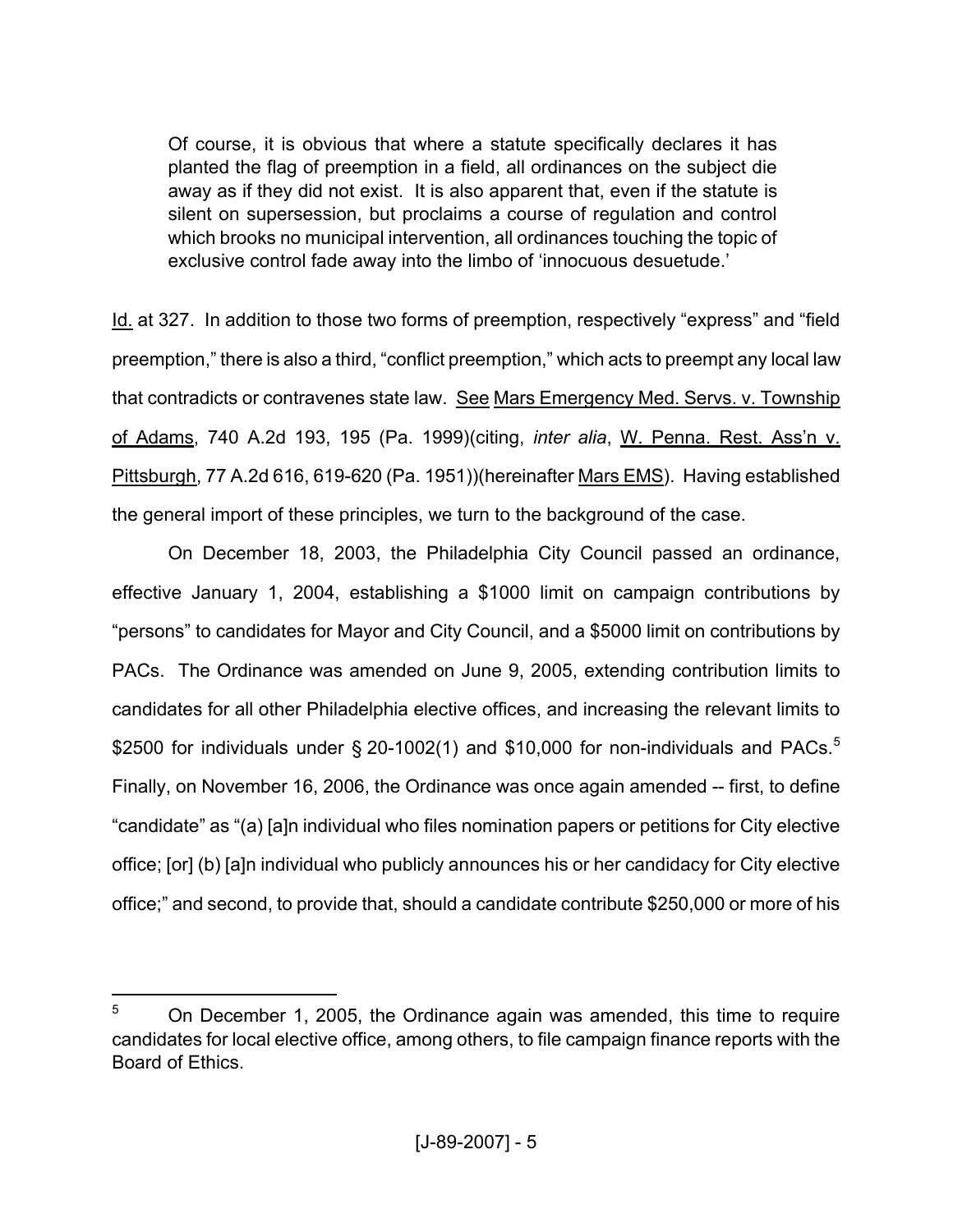own money to his campaign, all limits under the Ordinance would double for all other candidates.<sup>6</sup>

Under these provisions, Appellee Nutter filed a complaint on April 12, 2006, in the Philadelphia County Court of Common Pleas against John Dougherty and Chaka Fattah; Dwight Evans; and Jonathan Saidal<sup>7</sup> -- all politicians Nutter maintained were exploring mayoral candidacies.<sup>8</sup> Appellee Nutter sought, in Count I, relief under the Declaratory Judgments Act, 42 Pa.C.S. §§ 7531, *et seq.*, directing these putative mayoral candidates to abide by the Ordinance's campaign finance limits. In Count II, Appellant Nutter sought an injunction directing the other candidates not to accept illegal contributions and to return any contributions already accepted that failed to pass muster under the Ordinance. Appellant

 $6$  Because Appellants challenge Philadelphia's prerogative to enact any meaningful legislation purporting to limit campaign contributions, the particulars of the Ordinance are immaterial to the discussion that follows. The entire Ordinance is reproduced as an Appendix to the Commonwealth Court Opinion. See Nutter, 921 A.2d at 63-67.

 $7$  Only John Dougherty and Chaka Fattah appealed to this Court.

<sup>&</sup>lt;sup>8</sup> What follows is an abbreviated account of the procedural history of the instant litigation. A more detailed rendering is provided in Commonwealth Court opinion from which this appeal arises. See Nutter, 921 A.2d at 46-49.

The Commonwealth Court discussed at length numerous questions pertaining to the standing of the complainants to bring the instant suit and assertions that the case was rendered moot by some combination of the outcome of the intervening primary (and now general) elections and the effect of Appellee Nutter's failure to resign as a City Councilman prior to announcing his mayoral candidacy. We have dismissed these challenges by *per curiam* order, see Nutter v. Dougherty, 5-9 EAP 2007 (Pa. Oct. 4 2007)(*per curiam*), reflecting our determinations that the parties have standing to litigate the issue in question, and that, given the brevity of election cycles and the amount of time it takes for litigation to reach this Court, the question presented is one capable of repetition and avoiding review, a limited exception to the doctrine of mootness applicable to this case. See Public Defender's Office of Venango County v. Venango County Court of Common Pleas, 893 A.2d 1275, 1279-80 (Pa. 2006). Only the merits of the underlying question remain, as articulated by our order granting allowance of appeal, supra n.2.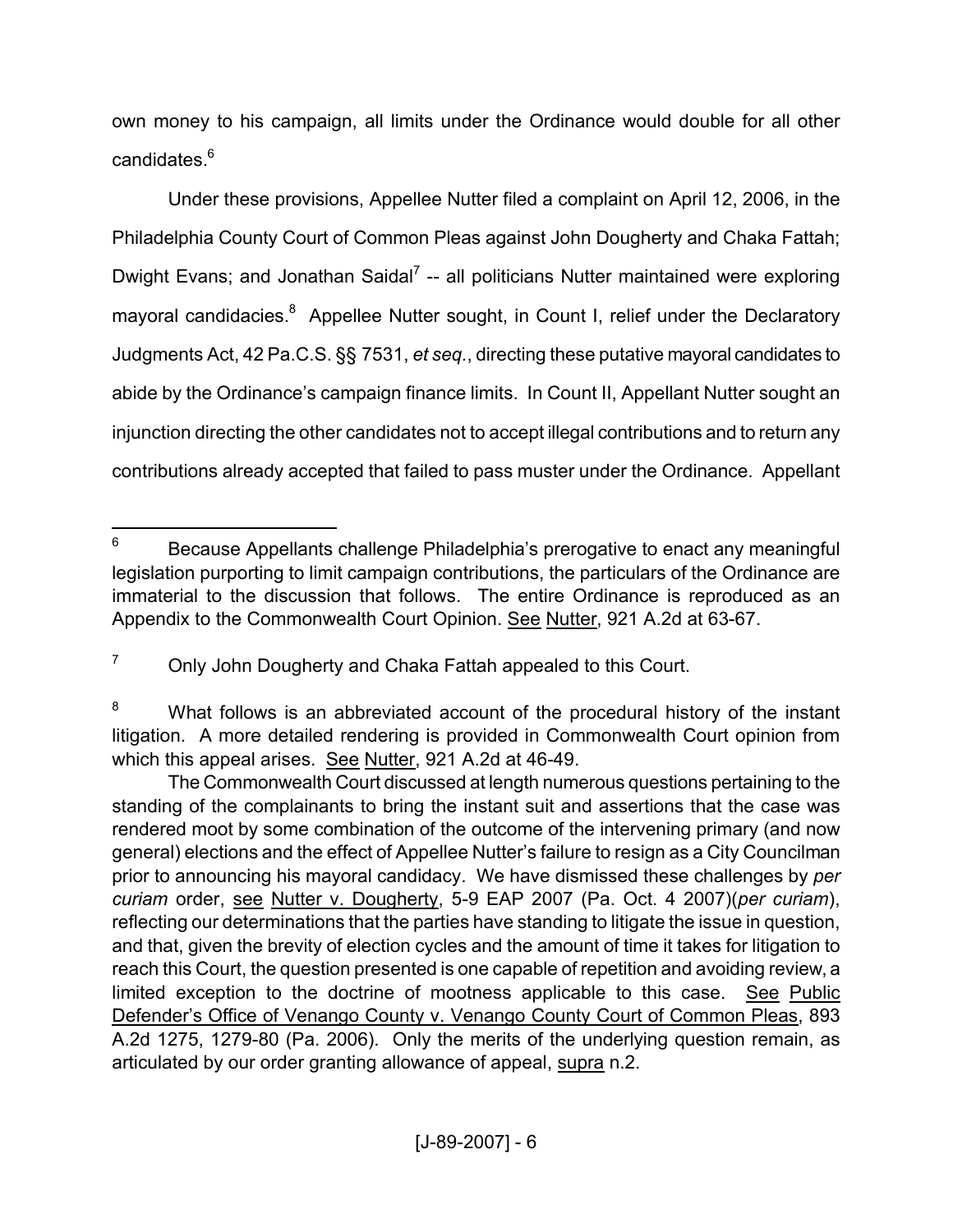Dougherty, in turned, filed a counterclaim. Therein, Dougherty challenged the constitutionality of the Ordinance, arguing that it was preempted by the Election Code.

After disposing of the preliminary matters addressed supra n.8, the trial court invited the parties to file motions for judgment on the pleadings with respect to the validity of the Ordinance. The parties complied, and on December 13, 2006, the trial court entered an order granting judgment on the pleadings in favor of the named defendants, those mayoral candidates who challenged the Ordinance, based on its determination that the Ordinance contravened the General Assembly's intention to preempt all local ordinances affecting elections except as expressly provided. Because the Election Code contained no express authorization pursuant to which municipalities might impose local campaign finance limitations, Philadelphia lacked authority to enact the Ordinance. Thus, the court ruled the Ordinance invalid.

On appeal, the Commonwealth Court reversed. The court began by reviewing Philadelphia's authority as a First Class City under the Home Rule Act. See 53 P.S. §§ 13101, *et seq.*(granting, and detailing, the self-government authority of cities of the first class); PA. CONST. ART. IX, § 2.<sup>9</sup> The court cited this Court's decision in <u>City of Philadelphia</u> v. Schweiker, 858 A.2d 75 (Pa. 2004), for the proposition that "the Home Rule Act granted

<sup>9</sup> PA. CONST. ART. IX, § 2, provides:

Municipalities shall have the right and power to frame and adopt home rule charters. Adoption, amendment or repeal of a home rule charter shall be by referendum. The General Assembly shall provide the procedure by which a home rule charter may be framed and its adoption, amendment or repeal presented to the electors. If the General Assembly does not so provide, a home rule charter or a procedure for framing and presenting a home rule charter may be presented to the electors by initiative or by the governing body of the municipality. A municipality which has a home rule charter may exercise any power or perform any function not denied by this Constitution, by its home rule charter or by the General Assembly at any time.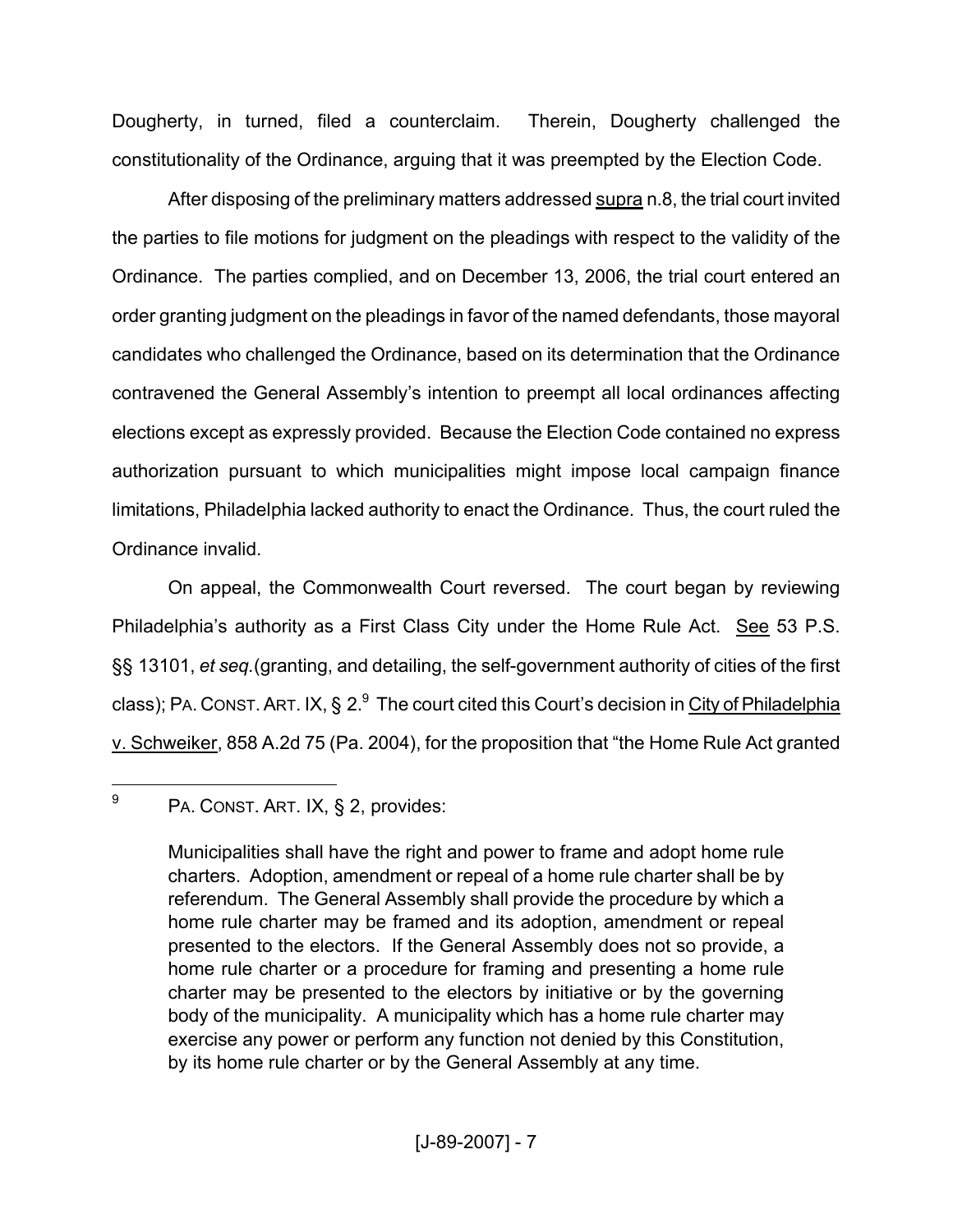Philadelphia general authority of local self-government that includes complete powers of legislation and administration in relation to its municipal functions as set forth in" 53 P.S. § 13131. Nutter, 921 A.2d at 54. The court also reviewed § 13133 of the Home Rule Act, which provides that, "[n]otwithstanding the grant of powers contained in this act, no city shall exercise powers contrary to, or in limitation or enlargement of, powers granted by acts of the General Assembly" in pertinence to, *inter alia*, "the personal registration of electors." 53 P.S. § 13133(a)(7). Pursuant to the Home Rule Act, the court continued, Philadelphia, on April 17, 1951, adopted its Home Rule Charter granting the city, in terms that echo Article IX, § 2, of the Pennsylvania Constitution, "all powers and authority of local selfgovernment" and "complete powers of legislation and administration in relation to its municipal functions," as well as "the power to enact ordinances and to make rules and regulations necessary and proper for carrying into execution its powers." Nutter, 921 A.2d at 55 (quoting Philadelphia Home Rule Charter § 1-100).

Notwithstanding the Home Rule Act's grant of authority, the court noted, any enactment pursuant to that act's authority is subject to the doctrine of preemption, which provides, generally, "that when the legislature has preempted a field the state has retained all regulatory and legislative power for itself and therefore prohibits local legislation in that area." Id. at 56. Preemption, the court emphasized, is the exception and not the rule. Id. (citing Council of Middletown Township v. Benham, 523 A.2d 311, 315 (Pa. 1987)). The Court observed that preemption does not result simply because the General Assembly legislates in the field; rather, the legislature must manifest its intent entirely to preempt that field. Id. (citing Council of Middletown, 523 A.2d at 315). In light of these principles, the court determined that the Election Code manifests no express preemptive mandate, nor any implicit mandate sufficiently clear to satisfy the stringent standard articulated in Pennsylvania precedent. Accordingly, the court reversed the trial court's ruling and, in effect, upheld Philadelphia's Ordinance. This appeal followed.

[J-89-2007] - 8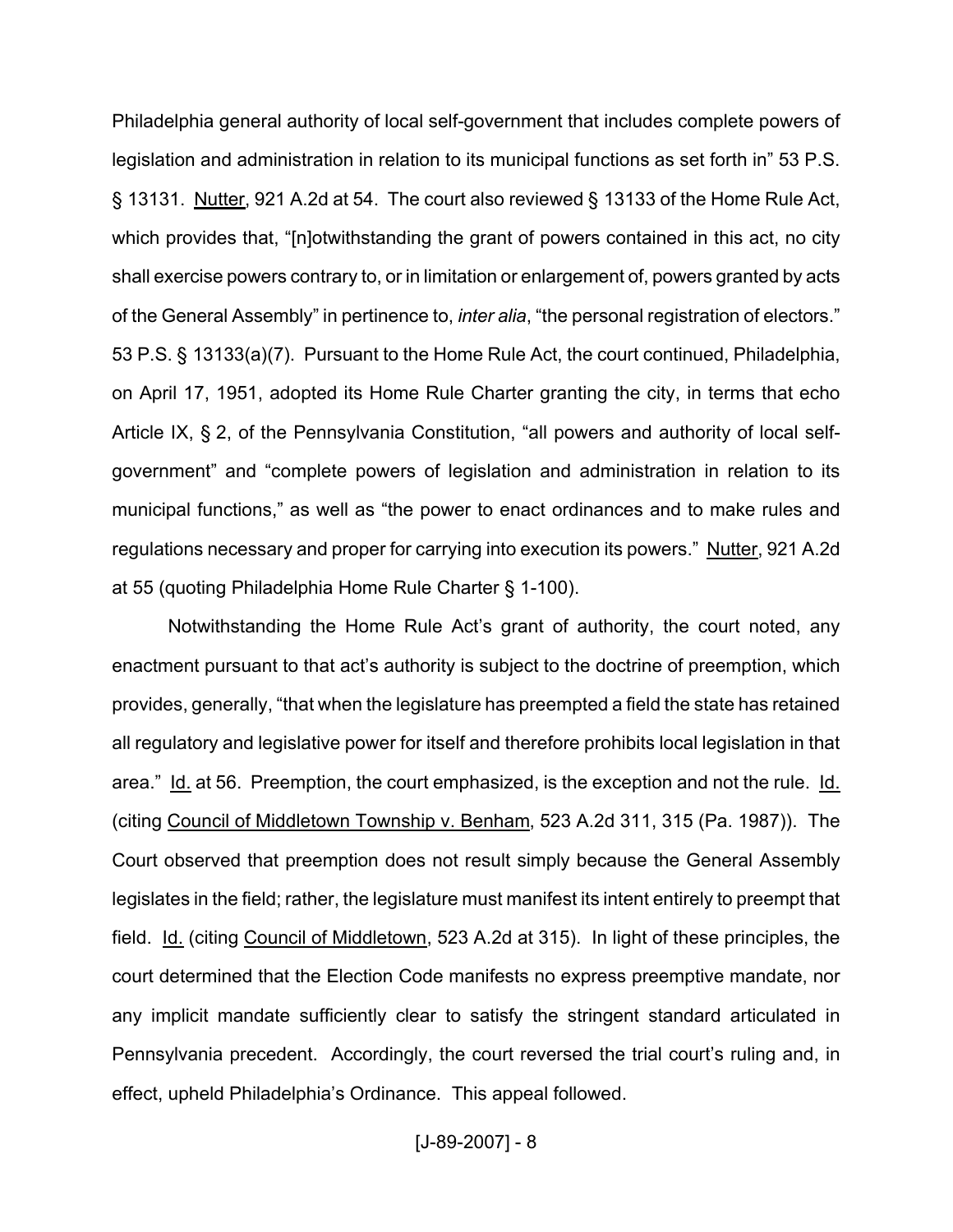Appellant Dougherty contends that conflict preemption precludes the Ordinance inasmuch as it contravenes the General Assembly's intent. To that end, he directs our attention to our decision in Cali v. City of Philadelphia, 177 A.2d 824 (Pa. 1962), which he contends made clear that the Election Code is intended fully to occupy the field of campaigns and elections such that any contribution limits not specifically provided therein necessarily and impermissibly conflict with the limitations on local authority provided by the Home Rule Act. See 53 P.S. § 13133 ("[N]o city shall exercise powers contrary to, or in limitation or enlargement of, powers granted by the acts of the General Assembly . . . ."). In Cali, Dougherty maintains, this Court held that Philadelphia could not hold a special election for Mayor in an even-numbered year where state law provided that the Mayor's office was to be filled only by an election occurring in an odd-numbered year. Analogizing Cali to the instant case, Dougherty argues that the Election Code is not entirely silent on campaign contributions, but rather eschews only general limitations, nonetheless imposing certain reporting requirements, limiting cash contributions to \$100, and so on. Thus, in keeping with his reading of Cali, Dougherty would have us find in the Election Code's silence with respect to contribution limits not a tacit authorization to local municipalities to impose such limits as they see fit, but rather a clear indication that the legislature intended that no such limits should be imposed beyond those modest provisions provided in the Election Code.<sup>10</sup>

Appellant Fattah, who claims that field preemption bars the Ordinance, begins his argument with Article VII, § 6, of the Pennsylvania Constitution, which, he argues, requires "uniformity with respect to the laws that regulate elections." Brief for Appellant Fattah at 8

<sup>&</sup>lt;sup>10</sup> Although we recount Appellant Dougherty's argument on this point, and below consider Appellees' response to it, upon closer examination, we conclude, infra, that the conflict preemption argument emerges as a field preemption argument in slightly different clothing.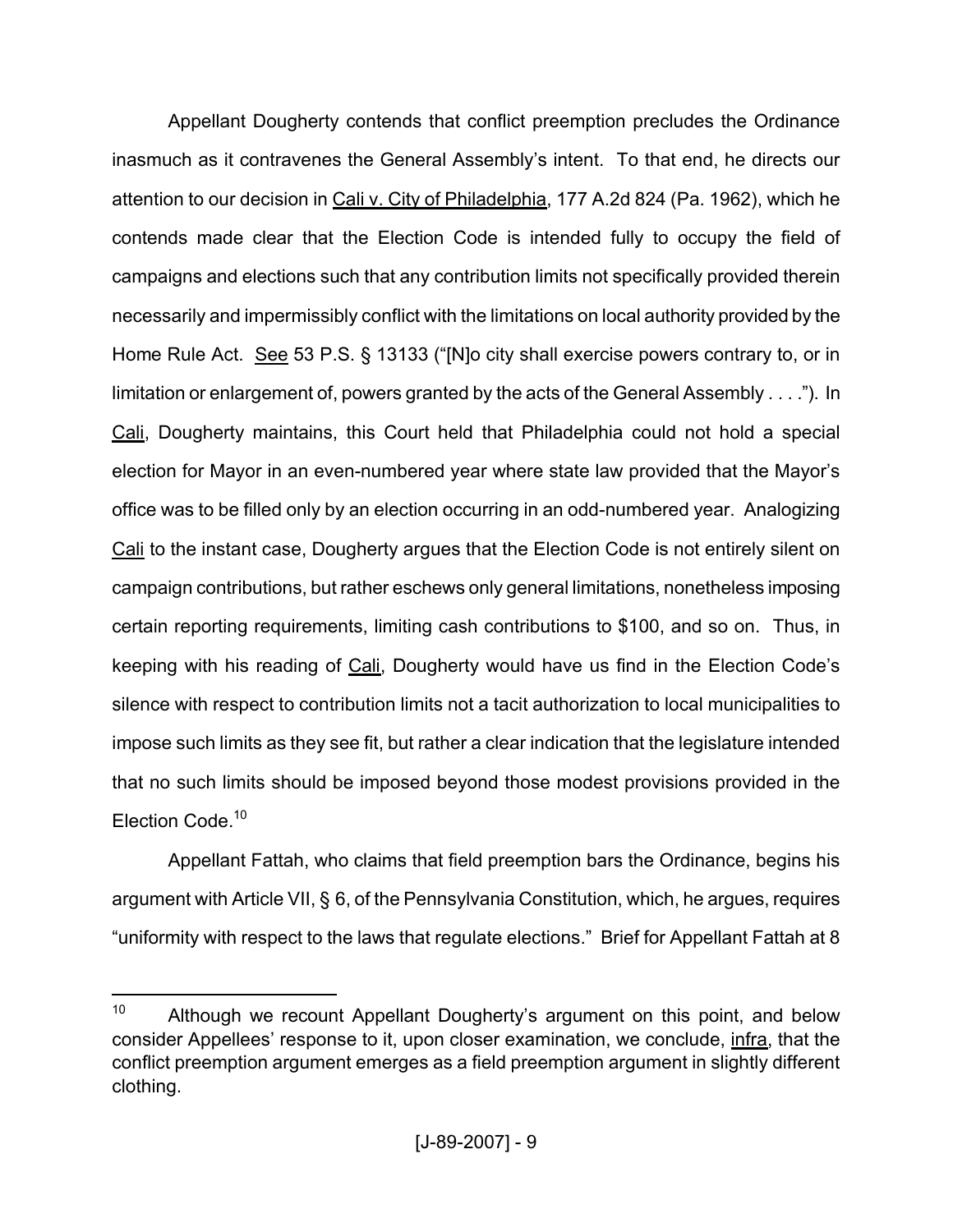(quoting Kuznik v. West Moreland County Bd. of Comm'rs, 902 A.2d 476, 490 (Pa. 2006); Fattah's emphasis omitted). It was with that constitutional mandate of uniformity in mind, he continues, that the General Assembly enacted the first Election Code in 1937, see Act of June 3, 1937, Pub. L. 1333, § 1, as amended, 25 P.S. §§ 2600, *et seq*. He argues that subsequent amendments, particularly the 1978 amendments discussed infra, only rendered the Code more comprehensive in the decades that followed.

To illustrate the point, Fattah furnishes a lengthy list of election-related matters as to which the General Assembly has enacted broadly applicable guidelines. Turning to the areas of campaign contributions and expenditures, Fattah contends that "the Election Code sets forth a comprehensive regulatory scheme that deals with all aspects of contributions and expenditures," citing two provisions of the Code. Brief for Appellant Fatah at 9 (citing 25 P.S. §§ 3253 (prohibiting campaign donations to candidates for office from most corporations, state and national banks, and partnerships),  $3254<sup>11</sup>$ ). Fattah avers that the

(a) It shall be unlawful for any person to make any contribution with funds designated or given to him for the purpose by any other person, firm or corporation. Each person making a contribution shall do so only in his own name.

(b) It shall be unlawful for any candidate or political committee to disburse money received from an anonymous source. All such money shall be handed over to the State Treasurer within twenty (20) days of its receipt.

(c) It shall be unlawful for any person to make contributions of currency of the United States or currency of any foreign country to or for the benefit of any candidate which in the aggregate, exceed one hundred dollars (\$100), with respect to any candidate for election.

See also id. § 3253 (constraining campaign-related contributions and expenditures by banks, corporations, and unincorporated associations).

<sup>11</sup> Section 3254 (Contributions by agents; anonymous contributions; cash contributions) provides: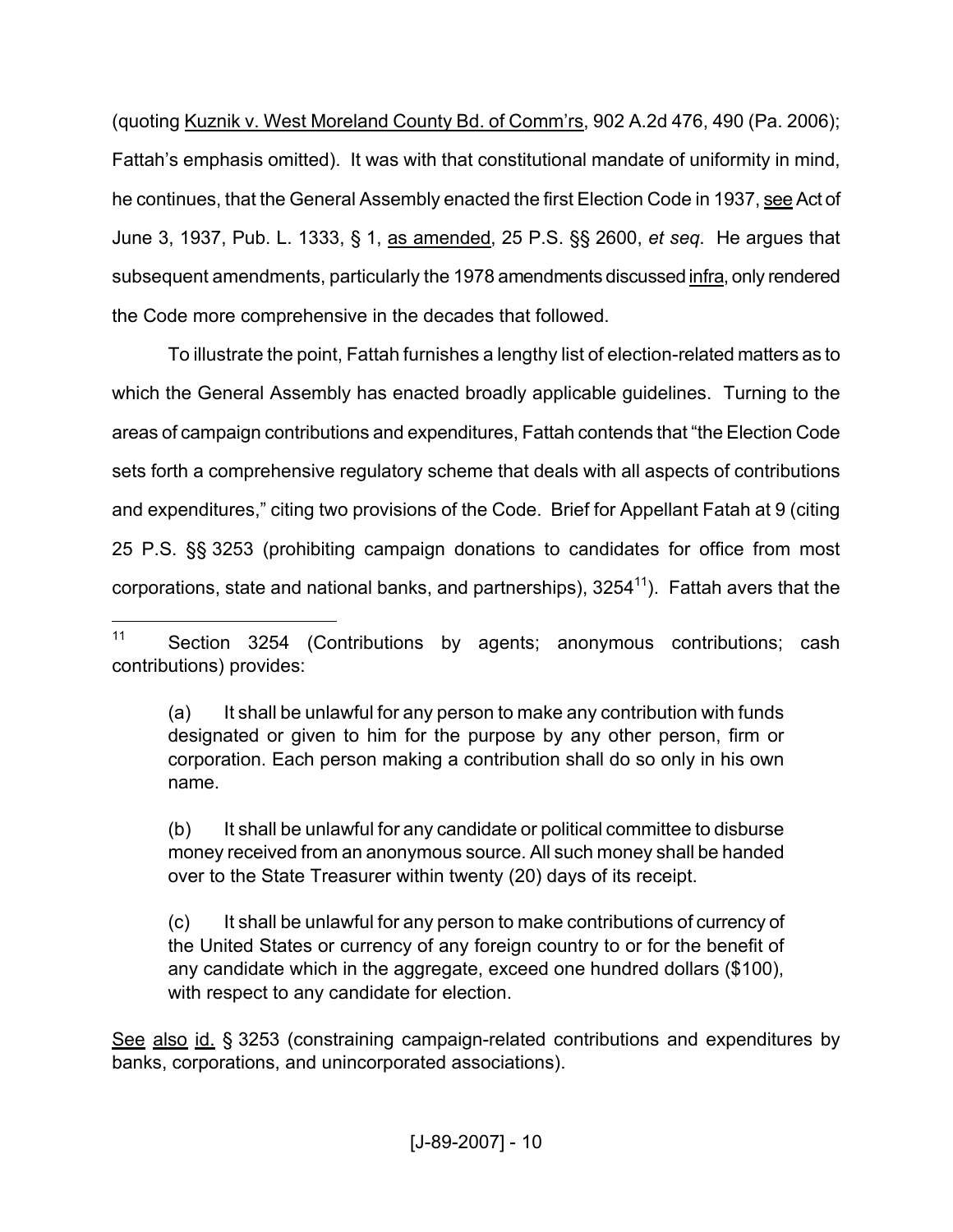Commonwealth Court ruling, if upheld, will lead to the "balkanization" of the Election Code under which the Commonwealth will become a crazy quilt of disparate local campaign regulations, compromising the universalizing spirit of the Election Code.

Appellant Fattah finds support for his position in aspects of the reenactment of Article XVI of the Election Code in 1978. See Act of Oct. 4, 1978, Pub. L. 893, No. 171; 25 P.S. §§ 3241-60. In particular, Fattah contends that the amendatory 1978 enactment adopted the broad definitions of "expenditure" and "contribution"<sup>12</sup> previously enacted by the United States Congress in 1971's Federal Election Campaign Act, 2 U.S.C. §§ 431, *et seq*. Following the 1974 amendments to the federal act, Fattah notes, federal law prohibited individual contributions to candidates in excess of \$1000, and imposed limitations on cash contributions, measures upheld against constitutional challenge in Buckley v. Valeo, 424 U.S. 1 (1976). Notwithstanding these limitations however, and notwithstanding that the General Assembly adopted the federal definitions more or less wholesale, the legislature declined to adopt the contribution limitations found beside these

<sup>12</sup> Compare 2 U.S.C. § 431(9)(A)(defining "expenditure" to include, *inter alia*, "any purchase, payment, distribution, loan, advance, deposit, or gift of money or anything of value, made by any person for the purpose of influencing any election for Federal office") with 25 P.S. § 3241(d)(defining "expenditure" to include, *inter alia*, "the payment, distribution, loan or advancement of money or any valuable thing by a candidate, political committee or other person for the purpose of influencing the outcome of an election"). Similarly, Appellant Fattah notes the close parallel between the federal and Pennsylvania definitions of "contribution." Compare 2 U.S.C. § 431(8)(A)(defining "contribution" to include, *inter alia*, "any gift, subscription, loan, advance, or deposit of money or anything of value made by any person for the purpose of influencing any election for Federal office") with 25 Pa.C.S. § 3241(b)(defining "contribution" to include, *inter alia*, "any payment, gift, subscription, assessment, contract, payment for services, dues, loan, forbearance, advance or deposit of money or any valuable thing, to a candidate or political committee made for the purpose of influencing any election in this Commonwealth or for paying debts incurred by or for a candidate or committee before or after any election").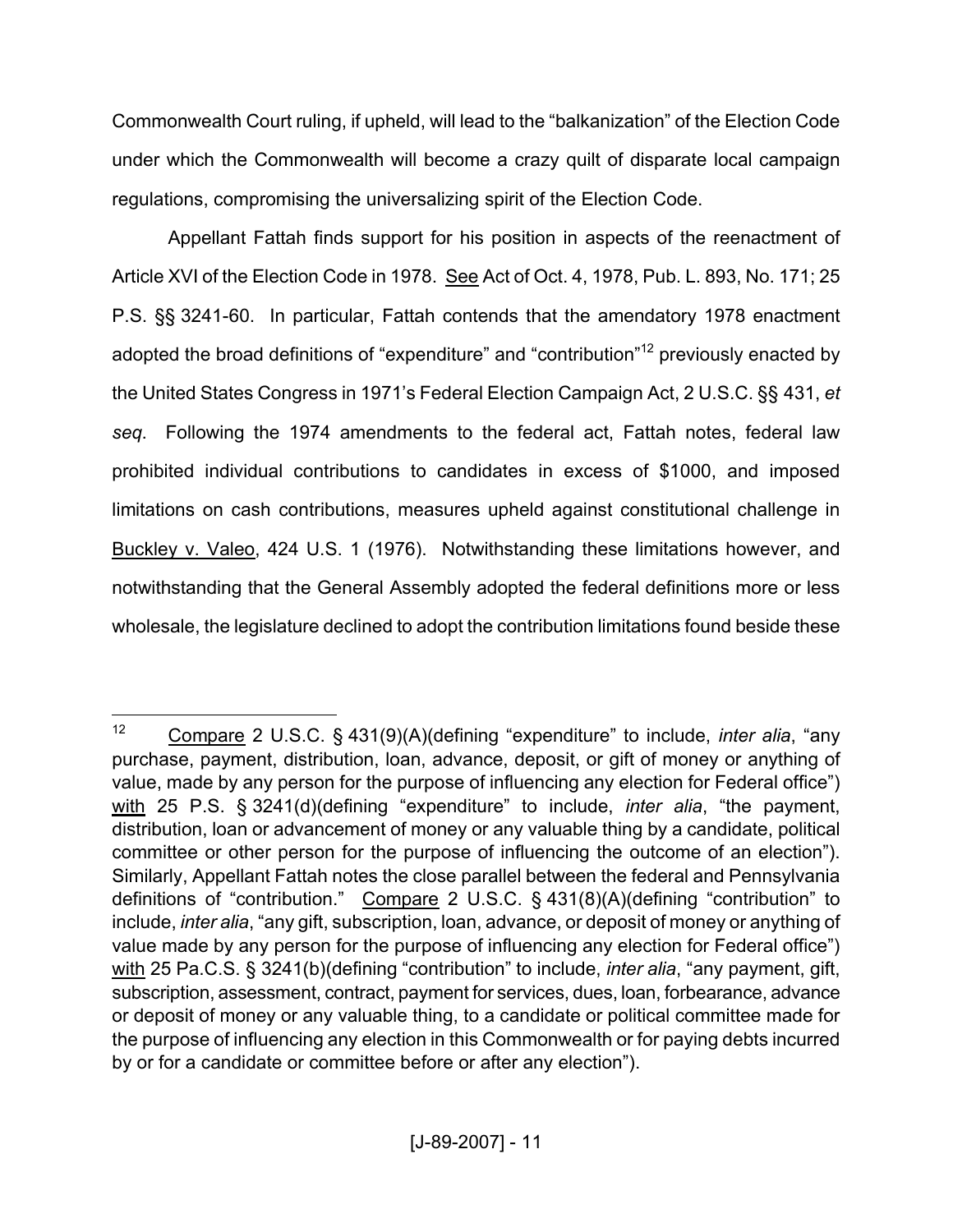adopted definitions, evincing, in Fattah's view, the General Assembly's affirmative intention to leave campaign contributions unlimited, *contra* federal law. 13

Turning to this Court's caselaw, Fattah argues that our holding in Mars EMS, 740 A.2d 193, counsels reversal. In that case, Fattah argues, this Court rejected preemption only where the state law in question expressly mandated, in the context of emergency care, that the Secretary of Health "involve" local citizens in its decision-making when to do so is feasible. Similarly, Fattah contends that this Court rejected preemption, in Weber, 147 A.2d 326, because the act in which preemptive intent putatively lay, the Beauty Culture Act, was to be read *in pari materia* with the complementary Barber Act, which, following amendment, specifically provided that it should not be construed to prohibit local bodies from adopting ordinances consistent with the state act. In this case, by contrast, Fattah argues that no such express provision delegates any questions of campaign finance to municipal authorities. Thus, Fattah concludes, "the General Assembly tacitly but thoroughly intended to preempt the field and create 'uniformity with respect to the laws that regulate elections.'" Brief for Appellant Fattah at 13 (quoting Kuznik, 902 A.2d at 490).

Appellees reject Dougherty's "conflict preemption" argument on the basis that nothing in the Ordinance at issue is "contrary to" or "in limitation of" the Election Code. They note that the applicable standard for determining whether "conflict preemption" applies is strict, permitting such a ruling only when "the conflict between the statute and the ordinance is irreconcilable." Brief for Appellee Philadelphia at 42 (quoting City Council of

 $13$  Fattah also notes that the General Assembly has delegated authority to local jurisdictions in election matters in various provisions of the Election Code, thus further warranting the inference of a contrary intent where, as in this case, the legislature fails to do so. See, e.g., 25 P.S. §§ 2641-42 (granting limited authority to county boards of elections).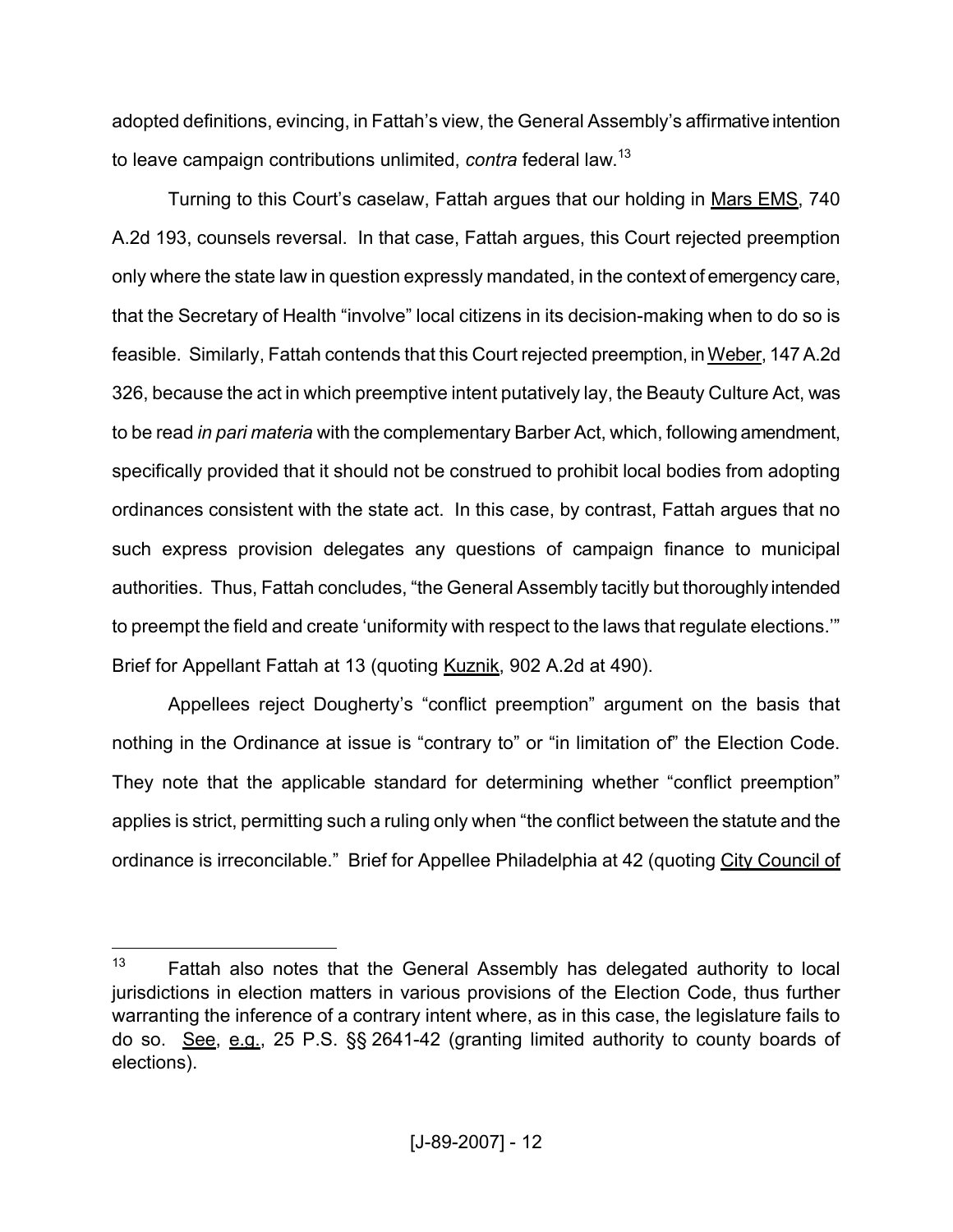the City of Bethlehem v. Marcincin, 515 A.2d 1320, 1326 (Pa. 1986)).<sup>14</sup> That the legislature opted not to impose contribution limits on a state-wide basis, they maintain, in no way manifests an unambiguous legislative intention to recognize, establish, or protect an unlimited right to contribute to candidates in local elections. Appellees reject the notion that silence amounts to the establishment of all rights implicated by that silence, observing that, "[i]f state silence were sufficient to create a conflict, then every preemption challenge to local legislation would succeed, because in every case the locality would be regulating conduct the General Assembly had chosen not to prohibit." Brief for Appellee Philadelphia at 43. Appellees finally note that Appellant Dougherty fails to identify any way in which the Ordinance conflicts with or impedes any state interest identifiable in the Election Code. The intentions manifest on the faces of the Election Code and the Ordinance, Philadelphia asserts, can be served simultaneously without either suffering any material limitation.

Appellees consider and reject Appellant Dougherty's reliance on this Court's decision in Cali, the only authority he presents in support of his conflict preemption argument. Appellees observe that, in Cali, this Court did not rely on silence in finding that a Philadelphia ordinance governing the timing special mayoral elections conflicted with state law, but rather on express provisions inconsistent with the timing of the special election Philadelphia sought to hold. While the Philadelphia ordinance in question in Cali directed that a special election for a mayoral vacancy occur at the next municipal or general election, the Election Code provided that "all" city offices were to be elected at a municipal election. Reading "all" as "prima facie all-inclusive," we found Philadelphia's ordinance permitting the special mayoral election to occur in tandem with a general election patently

<sup>&</sup>lt;sup>14</sup> Ultimately, Appellees find this strict standard irrelevant insofar as they argue that there is no conflict between any state statute and the Ordinance to begin with, and thus no cause to analyze the Ordinance under principles of conflict preemption.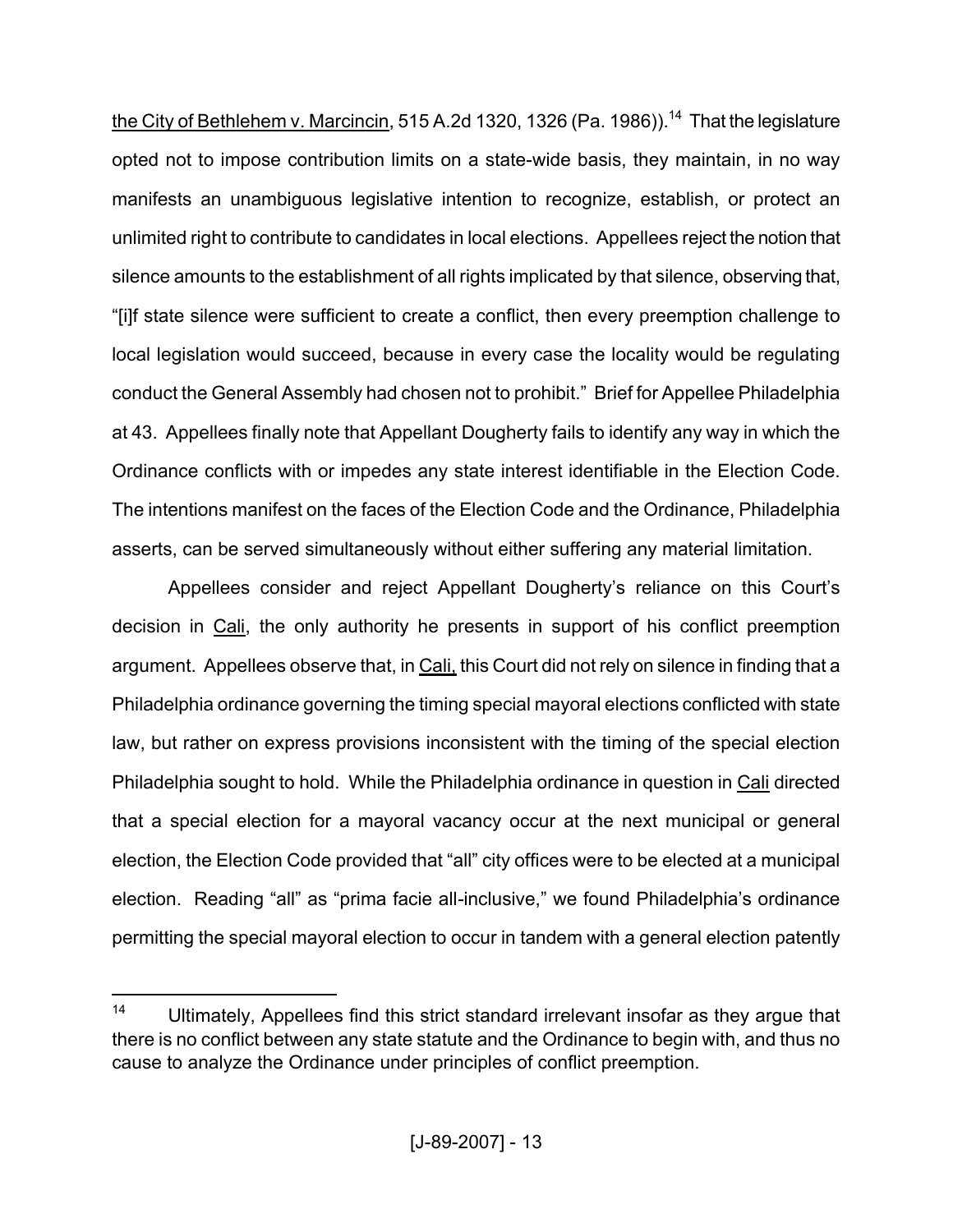irreconcilable with governing state law, and held that the ordinance was preempted. Thus, Appellees conclude, Dougherty's conflict preemption argument must fail.

With respect to Appellants Fattah's "field preemption" argument, Appellees contend that our caselaw is absolutely clear that we will only find the requisite tacit preemptive intent where that implication is essentially incontrovertible in the structure or subject matter of the state enactment in question.<sup>15</sup> Appellees argue that our caselaw does not justify finding field preemption simply because the Commonwealth has legislated in a given field, but only in cases where the legislation is so comprehensive that no other intent can be discerned. See Council of Middletown, 523 A.2d at 314 ("The state is not presumed to have preempted a field merely by legislating in it. The General Assembly must clearly show its intent to preempt a field in which it has legislated."); cf. Weber, 147 A.2d at 327 (identifying field preemption as occurring when "a course of [state] regulation and control . . . brooks no municipal intervention"). Indeed, Appellees contend that we should reject the notion that our prior observations about "comprehensive regulation" even apply, given what they characterize as the legislature's "sparse regulation" with respect to campaign contributions. Thus, Appellees argue, the burden is on the party arguing for preemption to demonstrate that the General Assembly intended to preempt local law-making in the area in question, a burden Appellants cannot carry in this case.

Appellees also counter the notion that preemption should only be denied where the General Assembly has explicitly delegated some measure of authority to local bodies. Appellees acknowledge that, while our decisions in Mars EMS and Weber declining to find preemption both hinged on such delegations of authority, that is in no way required by law.

 $15$  Appellees Philadelphia and Nutter file separate briefs but collectively raise the same issues in response to Appellants' challenges. Accordingly, we refer to their arguments collectively.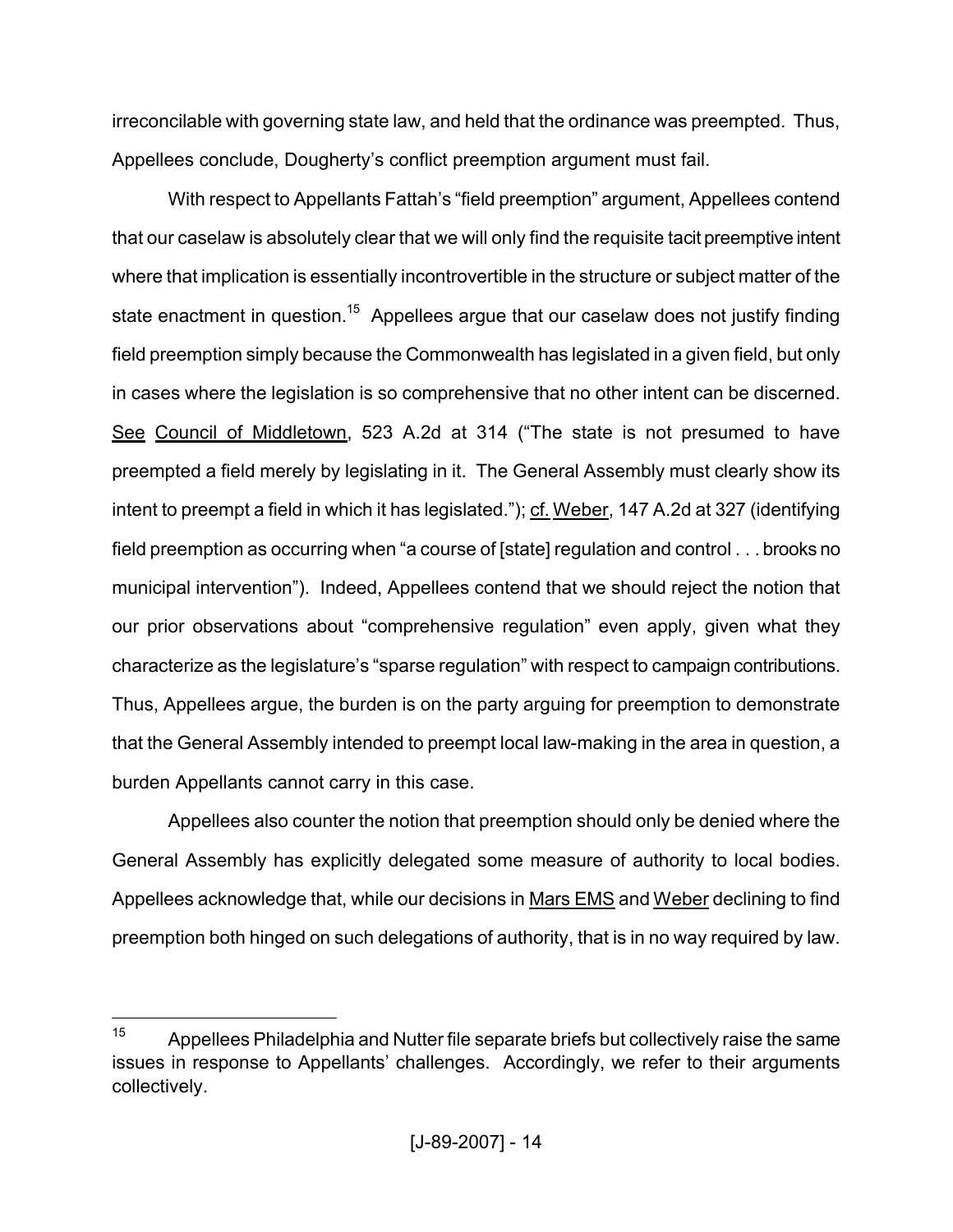Rather, those manifestations of legislative intent simply provided the straightest path to the resolution in those cases.

Even to the extent such delegations are necessary, however, Appellees argue that the Public Official and Employee Ethics Act, see Act of Oct. 4, 1978, P.L. 883, No. 170, § 2, as amended, 65 Pa.C.S. §§ 1101, *et seq.* (Ethics Act), which was enacted on the same day as the 1978 revisions to the Election Code, provides precisely such an express delegation. Appellees observe that the Ethics Act, too, contains a modest campaign contribution provision, see 65 Pa.C.S. § 1103,<sup>16</sup> and thus should be read *in pari materia* with the Election Code. See 1 Pa.C.S.  $\S$  1932.<sup>17</sup> Appellees observe that the Ethics Act, which features one provision addressed to campaign finance, specifically invites local supplementation as did the relevant statutes in Mars EMS and Weber. See 65 Pa.C.S. § 1111 ("Any governmental body may adopt requirements to supplement this chapter, provided that no such requirements shall in any way be less restrictive than the chapter.").

65 Pa.C.S. § 1103(b).

# <sup>17</sup> **§ 1932. Statutes in pari materia**

(a) Statutes or parts of statutes are in pari materia when they relate to the same persons or things or to the same class of persons or things.

(b) Statutes in pari materia shall be construed together, if possible, as one statute.

<sup>16</sup> Section 1103 provides, *inter alia*, that

No person shall offer or give to a public official, public employee or nominee or candidate for public office or a member of his immediate family or a business with which he is associated, anything of monetary value, including a gift, loan, political contribution, reward or promise of future employment based on the offeror's or donor's understanding that the vote, official action or judgment of the public official or public employee or nominee or candidate for public office would be influenced thereby.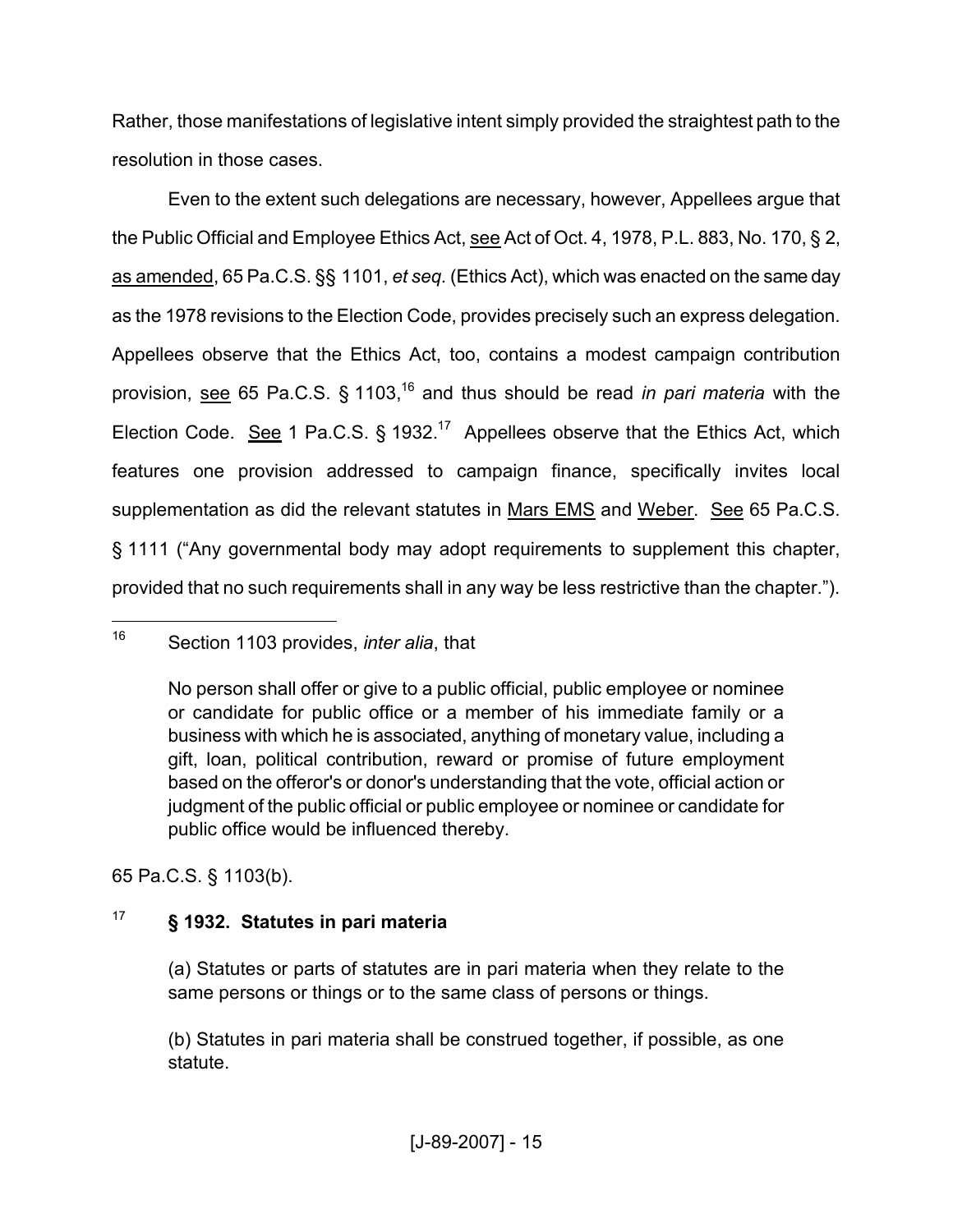Thus, Appellees conclude that the Ethics Act evinces the General Assembly's clear intent to "prohibit[] campaign contributions intended to influence official action, and . . . authorize[] local legislation designed to 'supplement' this prohibition." Brief for Appellee Philadelphia at 28,<sup>18</sup> which shouls be imputed to the Election Code because it is *in pari materia* with the Ethics Act.<sup>19</sup> Cf. Commonwealth, State Ethics Comm'n v. Cresson, 597 A.2d 1146, 1149 (Pa. 1991)(finding the Election Code and Ethics Act *in pari materia* with respect to the requirements for filing nomination provisions). Thus, Appellees maintain that the General Assembly has not manifested the requisite intent to support field preemption, and arguably

<sup>&</sup>lt;sup>18</sup> Appellees also observe that 65 Pa.C.S. § 1112 asserts the Ethics Act's preeminence over contrary legislation, providing that, "if the provisions of this chapter conflict with any other statute, ordinance, regulation or rule, the provisions of this chapter shall control."

<sup>&</sup>lt;sup>19</sup> In his Reply Brief, Appellant Fattah rejects Appellees' reliance on the Ethics Act. Fattah argues that 65 Pa.C.S. §§ 1103(b)-(c) aim to "prevent[] individuals from giving or receiving anything of monetary value with the *expectation* that the gift will somehow influence the public official. Under the Ethics Act, the size of a gift is relevant only in determining whether the gift must be publicly reported." Reply Brief for Fattah at 2. Thus, Fattah maintains, the Ethics Act's local supplementation provision, 65 Pa.C.S. § 1111, contemplates only supplementary ordinances that directly serve to assure the public that influence is not for sale, which take the form of more stringent disclosure requirements, not contribution limits. As with the rest of Fattah's arguments, however, this essentially hinges on the proposition that the General Assembly's failure to enact statewide contribution limits necessarily betrayed its intention that no such limits may be applied by any government body in Pennsylvania.

This line of argument significantly undermines Appellant Fattah's view (and, for that matter, Judge Colins' view, expressed in dissent in the Commonwealth Court, see Nutter, 921 A.2d at 68 (Colins, J., dissenting)) that permitting municipalities to enact local campaign contribution limits will "balkanize" election law in violation of the legislature's asserted desire for uniformity. Clearly, the General Assembly had little concern for "balkanization" when it expressly invited local supplementation of the Ethics Act, notwithstanding that the effect would differ little, in the abstract, from permitting local campaign contribution limits. In either case, significant aspects of a candidate's campaignrelated activities will be determined according to where he is running for office.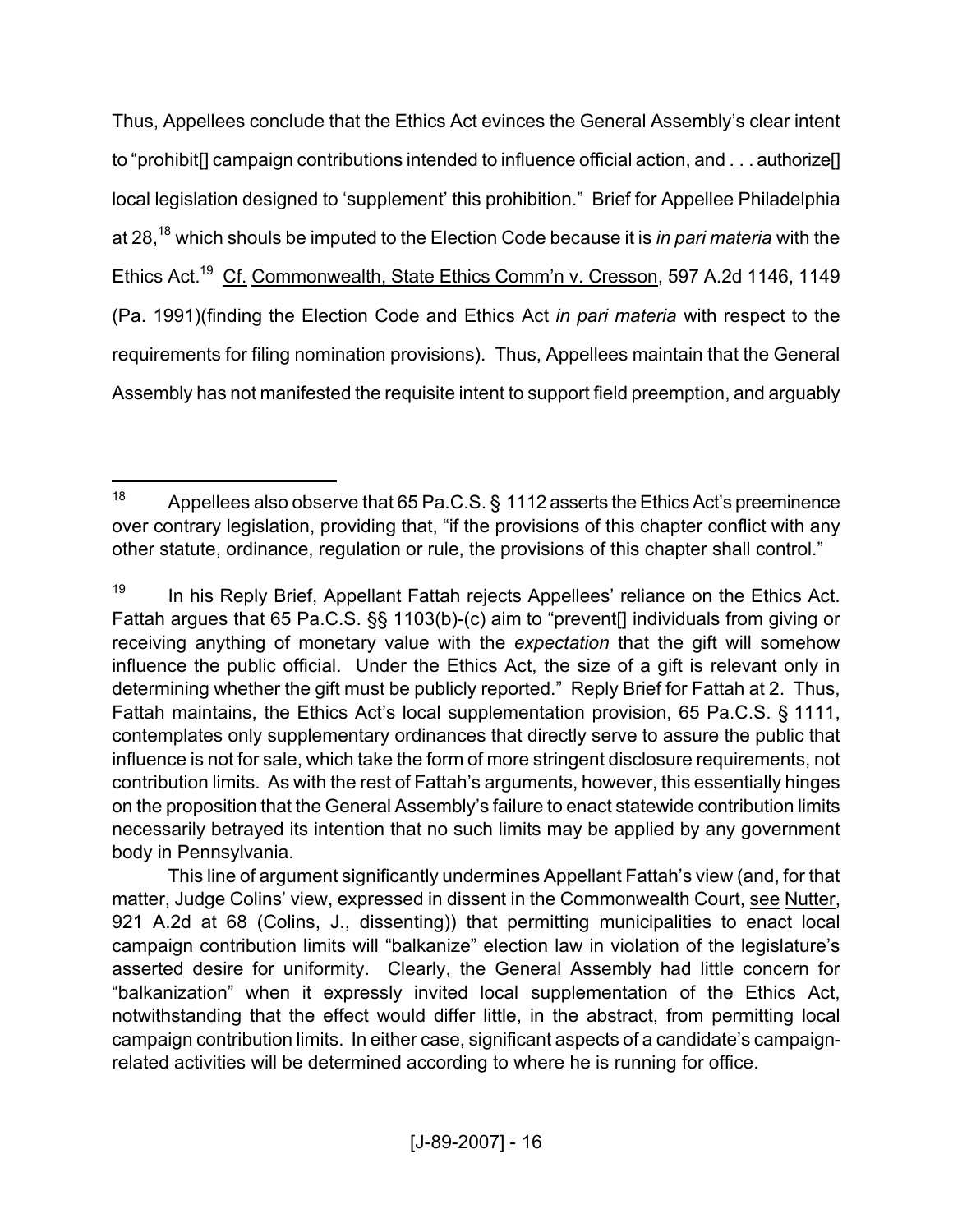has manifested a contrary intent in its invitation, in the Ethics Act, to local supplementation of related provisions.

We begin our analysis by reviewing the source of authority by which Philadelphia claims the prerogative to establish local campaign contribution limits. In Schweiker, this Court held that, "[u]nder the concept of home rule, . . . the locality in question may legislate concerning municipal governance without express statutory warrant for each new ordinance; rather, its ability to exercise municipal functions is limited only by its home rule charter, the Pennsylvania Constitution, and the General Assembly." 858 A.2d at 84 (internal quotation marks, citations, and modifications omitted). This account, of course, is consistent with the constitutional provision governing home rule, see PA. CONST. ART. IX, § 2, supra nn.4, 9; the Home Rule Act, 53 P.S. § 2961 (providing that a home rule municipality "may exercise any powers and perform any function not denied by the Constitution of Pennsylvania, by statute or by its home rule charter"); and its explication in our caselaw. See, e.g., County of Delaware v. Township of Middletown, 511 A.2d 811, 813 (Pa. 1986). Moreover, such grants of municipal power "shall be liberally construed in favor of the municipality." Id. Thus, "[i]n analyzing a home rule municipality's exercise of power, . . . we begin with the view that it is valid absent a limitation found in the Constitution, the acts of the General Assembly, or the charter itself, and we resolve ambiguities in favor of the municipality." Id. at 813.

Notwithstanding the legislature's and our concomitant care to protect the authority of home rule municipalities, fundamental principles of preemption also apply to the courts' consideration of whether a given municipal exercise of power is in fact limited by an act of the General Assembly. Preemption takes three forms, as noted, supra: express, conflict, and field preemption. See Mars EMS, 740 A.2d at 195; Weber, 147 A.2d at 327; W. Penna. Rest. Ass'n., 77 A.2d at 619-20. Appellants in this case do not suggest that the General Assembly expressly signaled its preemptive intent in the Election Code. Thus, we

[J-89-2007] - 17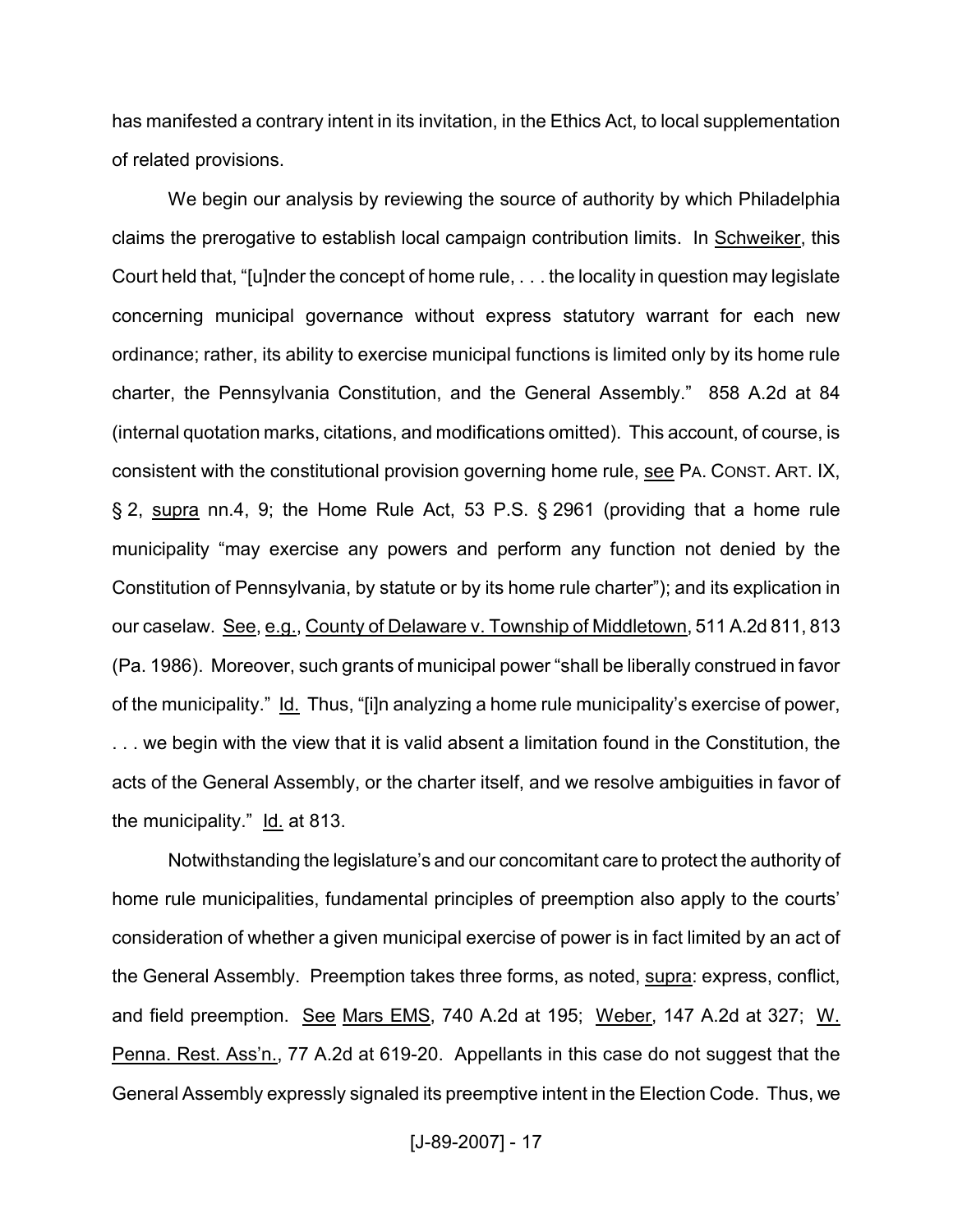need consider only whether Philadelphia's Ordinance directly conflicts with, and thus is preempted by, the Election Code, or, in the alternative, whether the Election Code manifests the legislature's intention to occupy the field of elections so comprehensively as to exclude all local regulation.<sup>20</sup>

Only Appellant Dougherty argues that conflict preemption applies here, but the only regard in which he suggests that it does so depends on his claim that the Election Code manifests an affirmative intent to preclude any sort of campaign contribution limits. Dougherty, however, effectively admits that any such intent must be inferred fromthe Code, since the Code contains nothing directly on point. To that extent, however, the argument essentially sounds in field preemption rather than conflict preemption. Accordingly, the discussion collapses into that single inquiry.<sup>21</sup>

Appellant Fattah would have us find preemption not in direct conflict but rather in the putatively comprehensive scheme of state regulation of elections that inheres in the combination of Article VII of our constitution and the Election Code. Article VII, § 6, of the Pennsylvania Constitution provides, in relevant part:

All laws regulating the holding of elections by the citizens, or for the registration of electors, shall be uniform throughout the State, except that laws regulating and requiring the registration of electors may be enacted to apply to cities only: Provided, That such laws be uniform for the cities of the same class . . . .

<sup>20</sup> In reviewing this question of law, our standard of review is *de novo* and our scope of review is plenary. Schwartz v. Rockey, 932 A.2d 885, 891 (Pa. 2007).

 $21$  Appellant Dougherty's resort to Cali does nothing to resist this conclusion. Notwithstanding Dougherty's attempt to read it otherwise, in Cali the legislature had not been silent on the relevant question. Rather, it had expressly limited the election of all municipal officers to municipal elections occurring in odd-numbered years. The proposed special mayoral election at issue did not satisfy these express, mandatory criteria; were consequently in conflict with state law; and therefore were preempted. See 177 A.2d at 831. Dougherty can offer no analogous provision of the Election Code.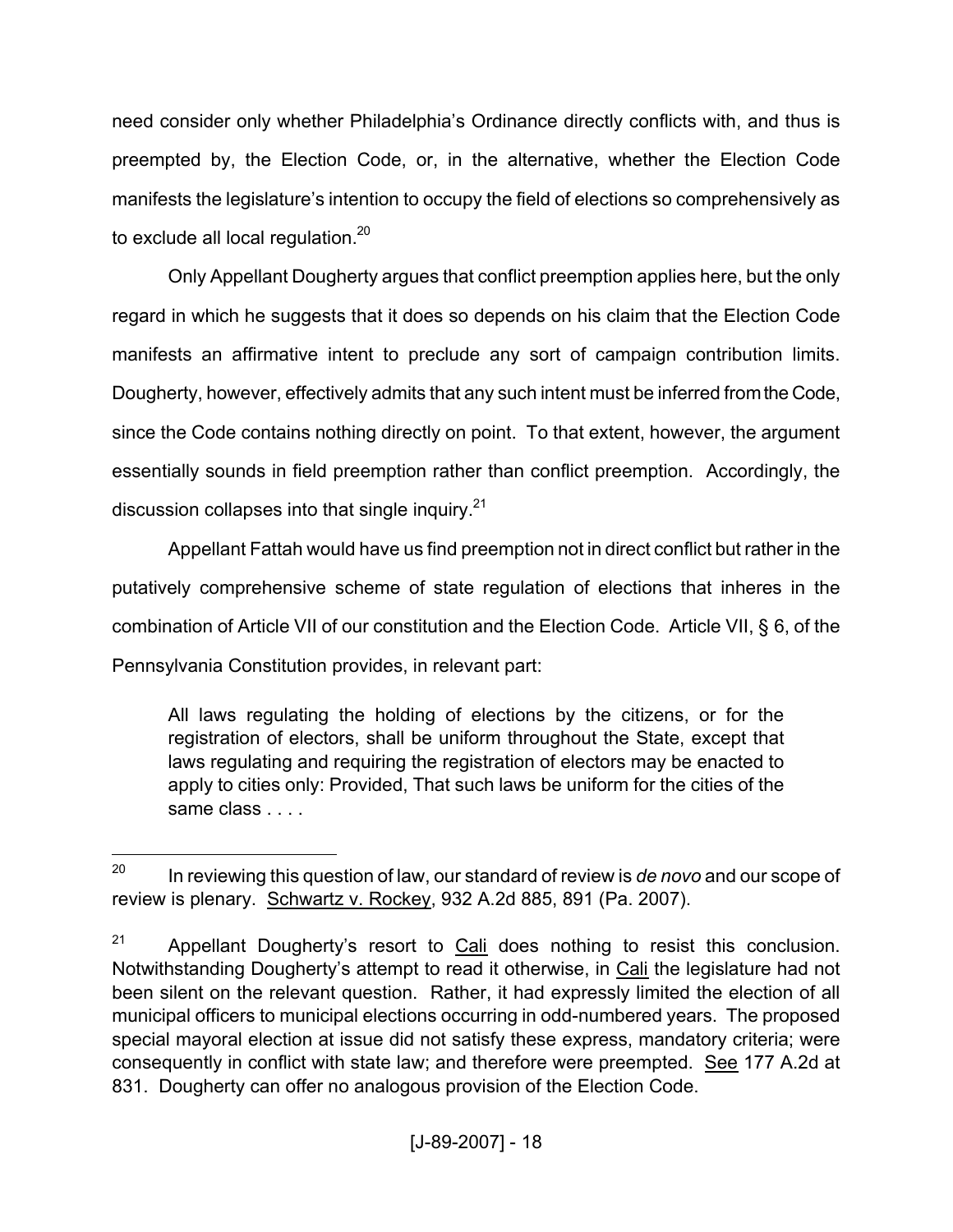Pa. Const. art. VII, § 6 (language pertaining to voting machines omitted). In the first instance, therefore, we must address whether campaign contribution limits are "laws regulating the holding of elections by the citizens," as there is no question that the registration of electors is not at issue in this case.

Appellant Fattah speaks to this question only by cursory reference to our citation of that provision in Kuznik, 902 A.2d at 490 (noting that Article VII, § 6, "speaks of uniformity with respect to the laws that regulate elections"). Kuznik, however, considered those portions of Article VII that address voting machines, not the more general language pertaining to "laws regulating the holding of elections." Notably, in language just before that quoted, we referred to the relevant mandate as requiring a "unitary system of voting in Pennsylvania." Id. at 490 (emphasis added). Thus, the plain language of Article VII, § 6, reveals no self-evident conflict with the Ordinance, since the latter does not unequivocally affect "the holding of elections." Indeed, in Cali we held that Article VII, § 6, which then appeared in materially identical form as Article VIII, § 7, "in its entirety relates . . . to matters of procedure, methods and machinery of voting and like matters with respect to electors and voting," see 177 A.2d at 829, a characterization that does not support Appellant Fattah's attempt to characterize the section in question so broadly as to preclude regulations designed to ensure the integrity of the lengthy campaigns preceding elections.

Thus, we move to consider the prospect of conflicts with the enactments of the General Assembly. That body, first in 1937 and by amendment thereafter, enacted the Election Code, and it is to the potentially preemptive effect of the Code that we turn next. As noted, Appellant Fattah contends that the Code itself clearly manifests, albeit by omission, the General Assembly's intent not to impose limits on campaign contributions, and that the field of campaign finance is, therefore, preempted by state law. His argument stresses that in 1978, when the General Assembly supposedly considered and partially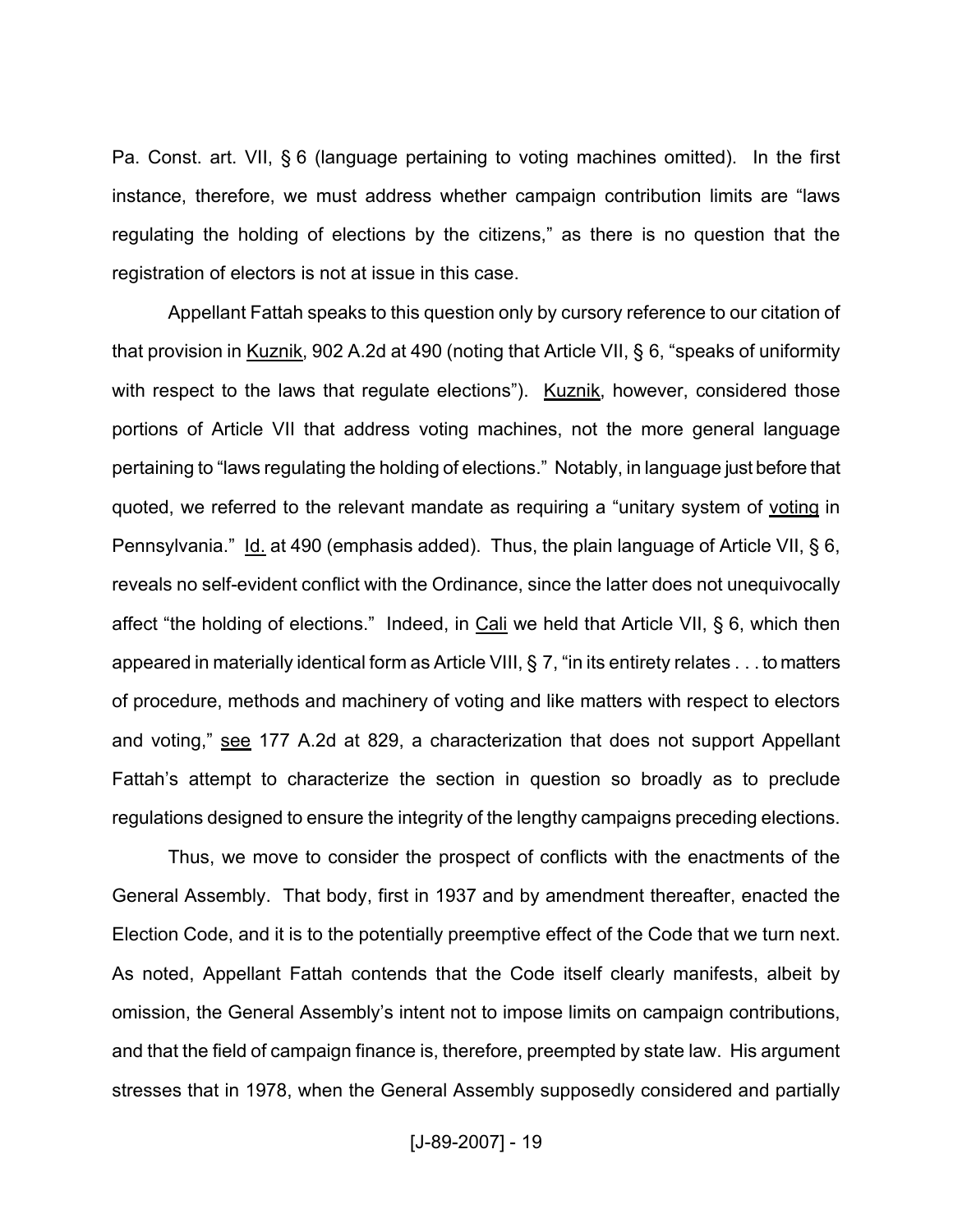incorporated various federal election provisions, it deliberately declined to adopt federal contribution limits that were then contained in the federal code not because it intended to leave such questions open to municipalities, but rather because it found those limits to be unnecessary, undesirable, or inappropriate in Pennsylvania.

The first problem with Fattah's argument involves his failure to cite any authority to support his claim that the 1978 amendments to Pennsylvania's Election Code were fashioned with a watchful eye on the corollary federal provisions. While the federal and Pennsylvania definitions of expenditure and contribution are undeniably similar, see supra n.12, they are not so identical as to compel the conclusion that Pennsylvania's definitions were adopted from federal law. We find it curious that neither Appellant Fattah, who forwards and argues extensively based upon the claim that the General Assembly expressly adopted the federal definitions at issue, nor the Commonwealth Court, which evidently accepted Fattah's claim at face value, furnishes an iota of authority to demonstrate that the definitions' similarities are reflective of anything more than a coincidence of concern for campaign finance active around the nation in the 1970s. Nothing in the statute itself, or in the historical references to the amendments in question, indicates that the General Assembly imagined itself to be adopting federal law as its own, which is notable because the General Assembly is not shy about acknowledging debts to federal law, where such exist.<sup>22</sup> This seriously undermines Fattah's attempt to infer any

 $22$  See, e.g., 7 P.S. § 703, Cmt.--1965 ("The result of making subsection (a) comparable to the Federal Reserve Act [12 U.S.C.A.] is to make several changes in the prior Code."); 26 Pa.C.S. § 103, Jt. St. Govt. Comm. Cmt.--1971 ("This term ['Farm Operation'] is taken verbatim from the Federal act, 42 U.S.C. 4601(8)."); cf. 13 Pa.C.S.A. §§ 7301, Uniform Comm. Code Cmt. 1 ("The provision as to misdating in subsection (1) conforms to the policy of the amendment to the Federal Bills of Lading Act . . . 49 U.S. C. Section 102 . . . ."), 8504, Uniform Commercial Code Cmt. 1 ("The locution 'shall promptly obtain and shall thereafter maintain" is taken from the corresponding regulation under federal securities law, 17 C.F.R. § 240.15c3-3."); 23 Pa.C.S. § 7205, Uniform Law Cmts., (continued…)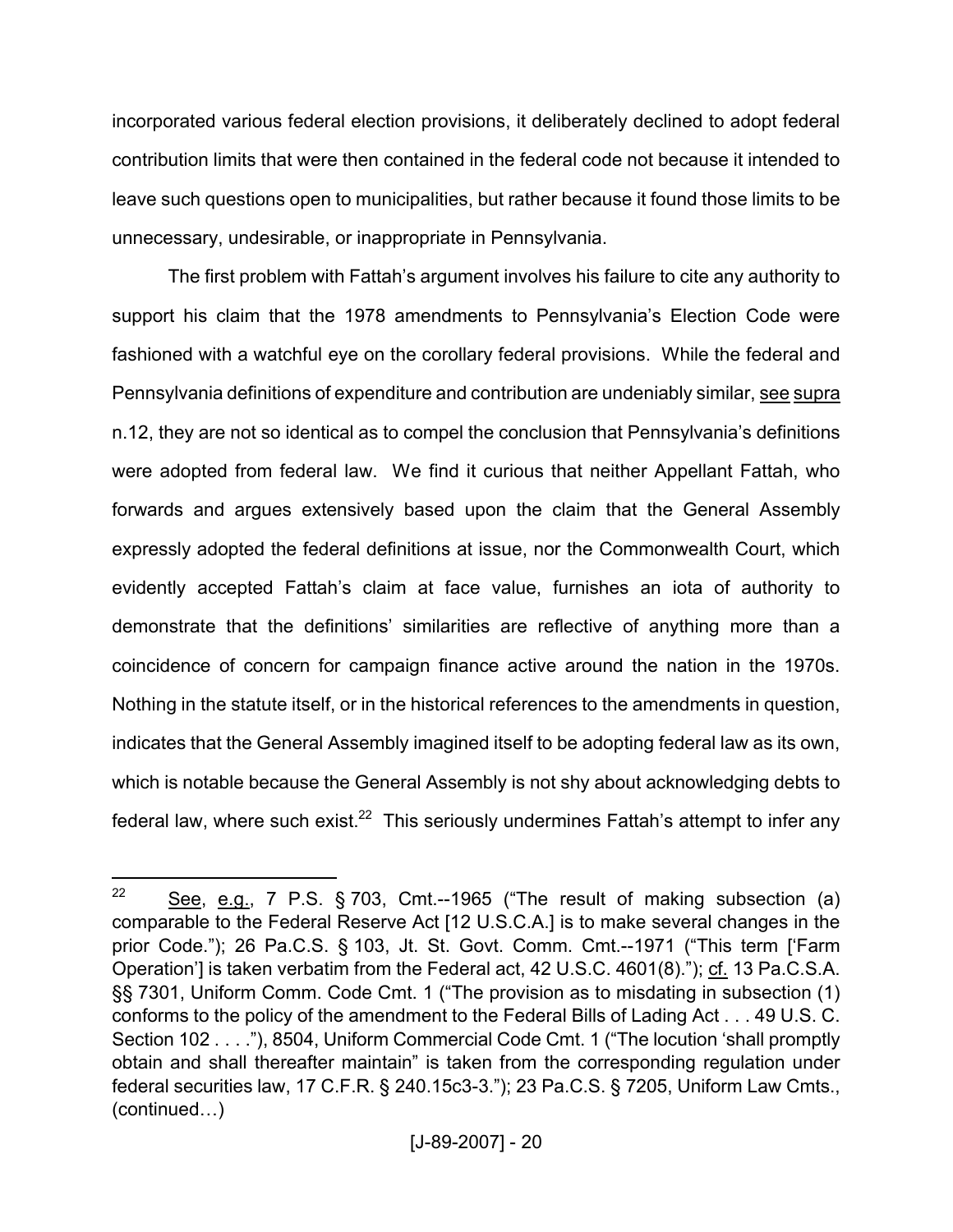sort of affirmative intent on the part of the General Assembly to reject aspects of the federal law in question to the extent that inference depends on the assertion that the General Assembly deliberately picked and chose from among corollary federal enactments. There is simply no evidence that we can discern that this accurately characterizes the legislature's endeavor in overhauling the Election Code in 1978.

The second problem with Fattah's argument is that, even if Fattah's conclusory claims regarding the relationship between the 1978 amendments to our Election Code and the federal election code prevailing at that time have merit, so does the counterinterpretation ventured by Appellees -- that the General Assembly's silence as to campaign contribution limits did not manifest its desire to prevent such limits from being applied, but rather its desire to leave the field open to locally tailored restrictions such as those contained in the Ordinance that are sensitive to peculiarities of the political landscape of a particular municipality. We cannot stress enough that a home rule municipality's exercise of its local authority is not lightly intruded upon, with ambiguities regarding such authority resolved in favor of the municipality. County of Delaware, 511 A.2d at 813. Moreover, we clearly have held that the mere fact of legislation in a field is insufficient, without more, to support a finding of preemptive legislative intent as to that field. See Council of Middletown, 523 A.2d at 314 ("The state is not presumed to have preempted a field merely by legislating in it. The General Assembly must clearly show its intent to preempt a field in which it has legislated.").

The caselaw Fattah offers in support of his argument for field preemption, moreover, fails to support his position. In Mars EMS, Adams Township and Callery Borough each designated Quality Emergency Medical Services, Inc. (Quality), as its primary provider of

<sup>(…</sup>continued)

<sup>2001</sup> Main Vol. ("Drawing on the precedent of the federal Parental Kidnapping Prevention Act, 28 U.S.C. § 1738A . . . .").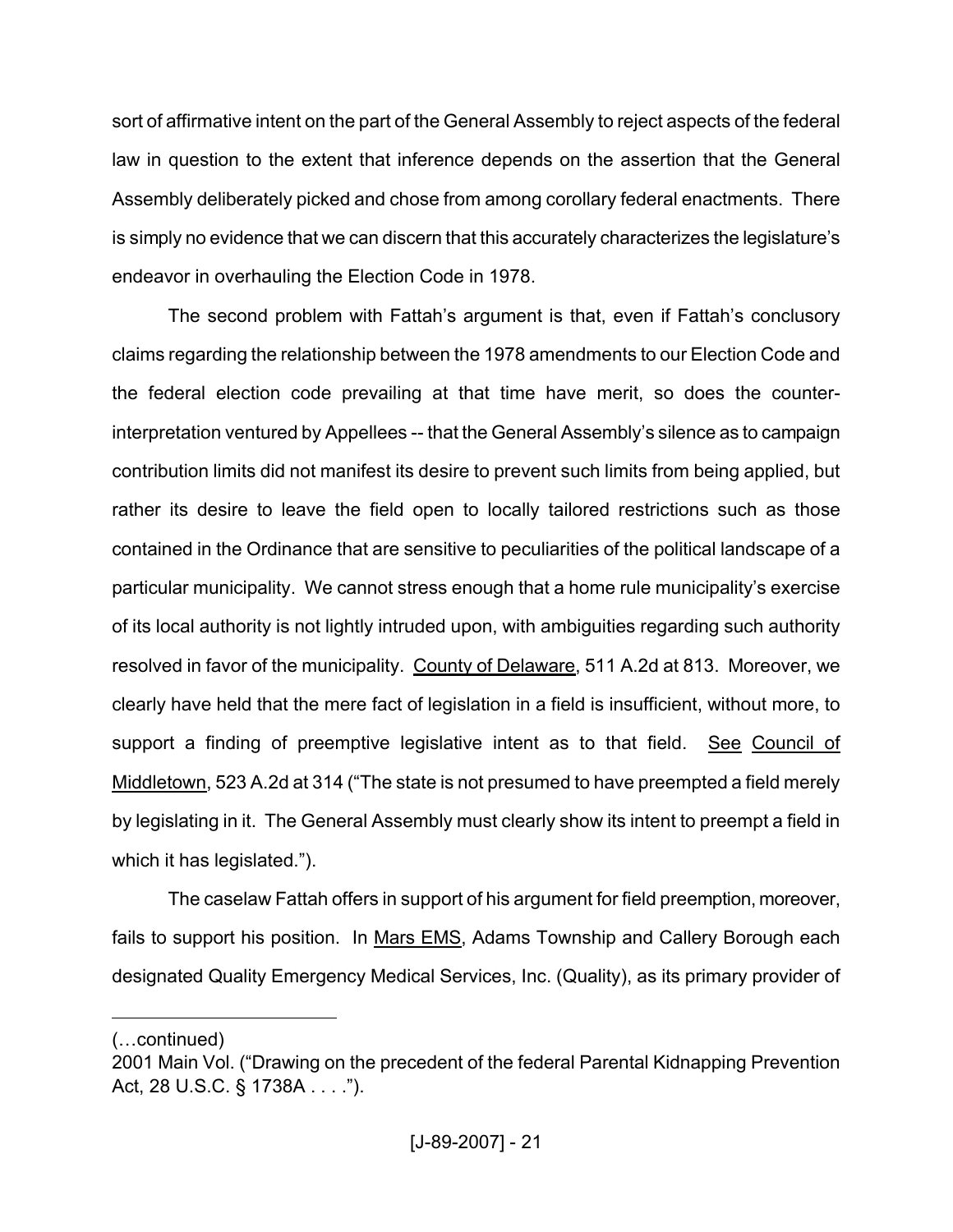emergency medical services. The Pennsylvania Department of Health, responsible for assigning all licensed emergency medical service providers to "primary response areas," had designated Mars EMS and Quality to primary response areas encompassing both Adams and Callery. Following Adams' and Callery's designations, Mars EMS filed a complaint seeking injunctive relief on the basis that the EMS Act preempted Adams' and Callery's authority to designate Quality as their primary provider of emergency medical services.

On appeal of the Commonwealth Court's decision upholding the designation and rejecting Mars EMS's preemption argument, we first emphasized "that where the legislature has assumed to regulate a given course of conduct by prohibitory enactments, a municipal corporation . . . may make such additional regulations in aid and furtherance of the purpose of the general law as may seem appropriate to the necessities of the particular locality . . . ." Mars EMS, 740 A.2d at 195 (quoting Natural Milk Producers Ass'n v. City and County of San Francisco, 124 P.2d 25. 29 (Cal. 1942)); see Weber, 147 A.2d at 327 ("[W]here the [state] Act is silent as to monopolistic domination [of an area of regulation] and a municipal ordinance provides for a localized procedure which furthers the salutary scope of the Act, the ordinance is welcomed as an ally, bringing reinforcements into the field of attainment of the statute's objectives."). We also reaffirmed the stringency of our preemption precedent by noting that, as of that writing, we had found preemption only in the areas of alcoholic beverages, anthracite strip mining, and banking. Id. With regard to alcoholic beverages and anthracite mining, we noted, the legislation in question expressly stated the legislature's intent that its enactments provide the exclusive source of regulatory law in these areas. Id. (citing 47 P.S. § 1-104 (alcoholic beverages); 52 P.S. § 681.20c (anthracite mining)). In the banking case, we found preemptive intent "because commercial necessity presents a special need for uniformity." Id. (citing City of Pittsburgh v. Allegheny Valley Bank, 412 A.2d 1366 (1980)). Thus, we reaffirmed that, "absent a clear statement of

[J-89-2007] - 22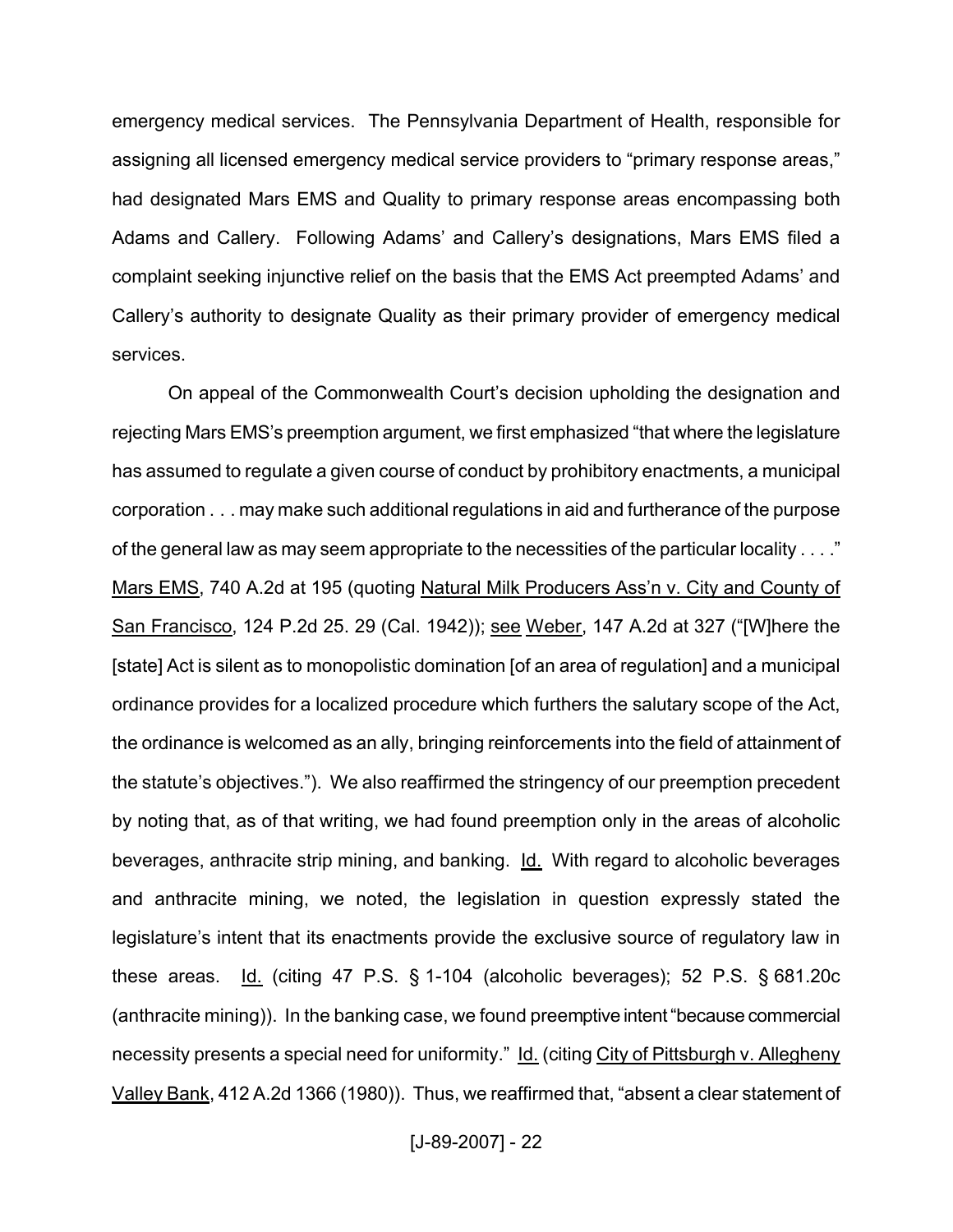legislative intent to preempt, state legislation will not generally preempt local legislation on the same issue." Id. at  $196.<sup>23</sup>$  We noted that the EMS Act failed affirmatively to address whether local governments were authorized to enact supplementary legislation with regard to the delivery of emergency medical services. The EMS Act indicated that the Secretary of Health "shall, whenever feasible, involve local citizens in the decisionmaking process." Id. (quoting 35 P.S. § 6922(b)(3)). Accordingly, we concluded that the legislature had not manifested the requisite preemptive intent to preclude local regulation in that same area.

Appellant Fattah's reliance on Weber, 147 A.2d 326, also is unavailing. Weber presented the question whether the state Beauty Culture Act precluded Philadelphia from passing additional licensure requirements for beauticians in its municipal Health Code. There as here, the act in question itself was silent as to local supplementation, and that omission, appellee argued, was tantamount to an affirmation of the General Assembly's preemptive intent. We rejected this argument, relying in part on the Commonwealth's parallel Barber Act. The two acts, we noted, had initially been passed in tandemin 1931, at which time neither statute addressed local supplementation. Soon after the Barber Act's passage, however, a trial court deemed it to have preemptive effect over local regulation in that field. The General Assembly, in 1935, responded by revising the Barber Act to specifically provide that "[n]othing contained in this act, or the act to which this an amendment, shall be construed as prohibiting any municipality from adopting appropriate ordinances, not inconsistent with . . . this act . . . ." 147 A.2d at 328. We found this language probative of the legislature's original intent, in passing the parallel 1931 acts, to leave the fields of barbering and cosmetology open to local supplementation.

 $23$  This language is misleading inasmuch as it implies that we found express preemption in Allegheny Valley Bank. That case, in fact, was a field preemption case. See 412 A.2d at 1369 ("Review of the Commonwealth's banking laws discloses the Legislature's intention to exclusively reserve regulation of the state banks to the Commonwealth.").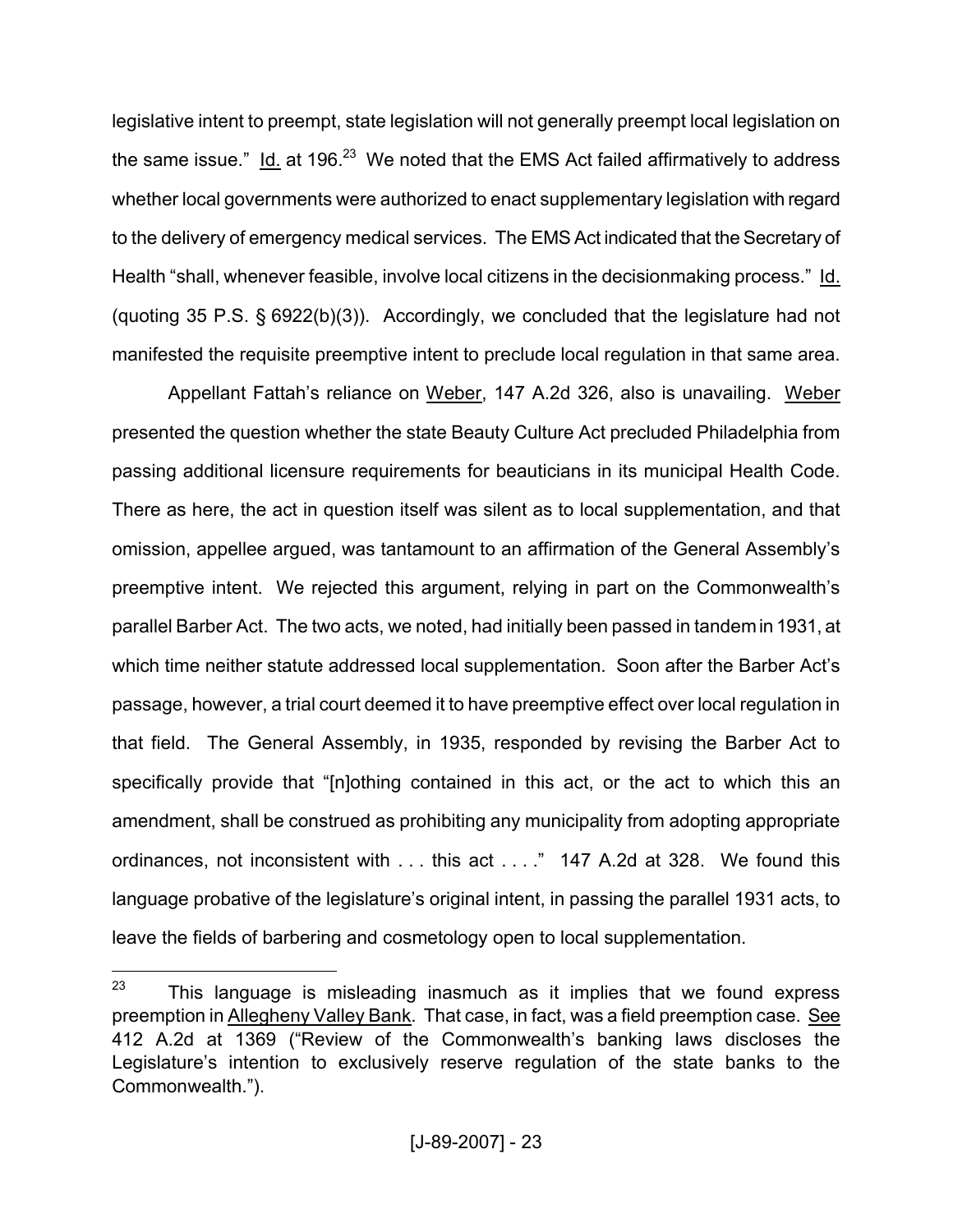While this ruling to some extent sounded in the peculiar legislative histories of the two parallel acts, this Court nonetheless spoke to the broader issues of preemption implicated in the case. Specifically, the Court noted that:

The Legislature could not be expected to itemize the last towel and drop of antiseptic which, for sanitation and cleanliness, would be required in every barber and beauty shop in the State. The size of the municipality, congestion of population, geography of locale, weather and climate prevailing in the area could have a very decided bearing on the extent of the meticulousness of the sanitary supervision required in any particular group of shops. It would not be unnatural to assume that regulations could be stricter and more rigid in large cities where the turnover in clientele would be comparatively rapid as against a village or small rural center where the customers are known by their first name, occupation and frequency of visit.

Id. at 329. Furthermore, we quoted our Western Pennsylvania Restaurant Association decision to the effect that "[a] municipal corporation . . . may make such additional regulations in aid and furtherance of the purposes of the general law."  $\underline{Id}$  at 330 (quoting W. Penna. Rest. Ass'n, 77 A.2d at 620).<sup>24</sup>

Appellant Fattah's reliance on these cases distils to the idea that, because in each we faced and relied upon some affirmative legislative indication in finding no preemptive intent, the absence of such an indication necessarily requires us to find preemptive intent. As noted, however, this directly contradicts the language and the spirit of our preemption caselaw. Appellant Fattah makes no effort to reconcile his narrow reading with our oftrepeated language indicating that implied preemption is not so easily shown.

In his argument from the Election Code, Appellant Fattah observes that the Code provides for

 $24$  While reasonable minds may differ as to the degree to which contemporary electoral politics resemble a beauty pageant, it is difficult to dispute that some of the municipalityspecific concerns cited in Weber, or others of that sort, may tend also to bear on the scale and effect of campaign contributions on local elections.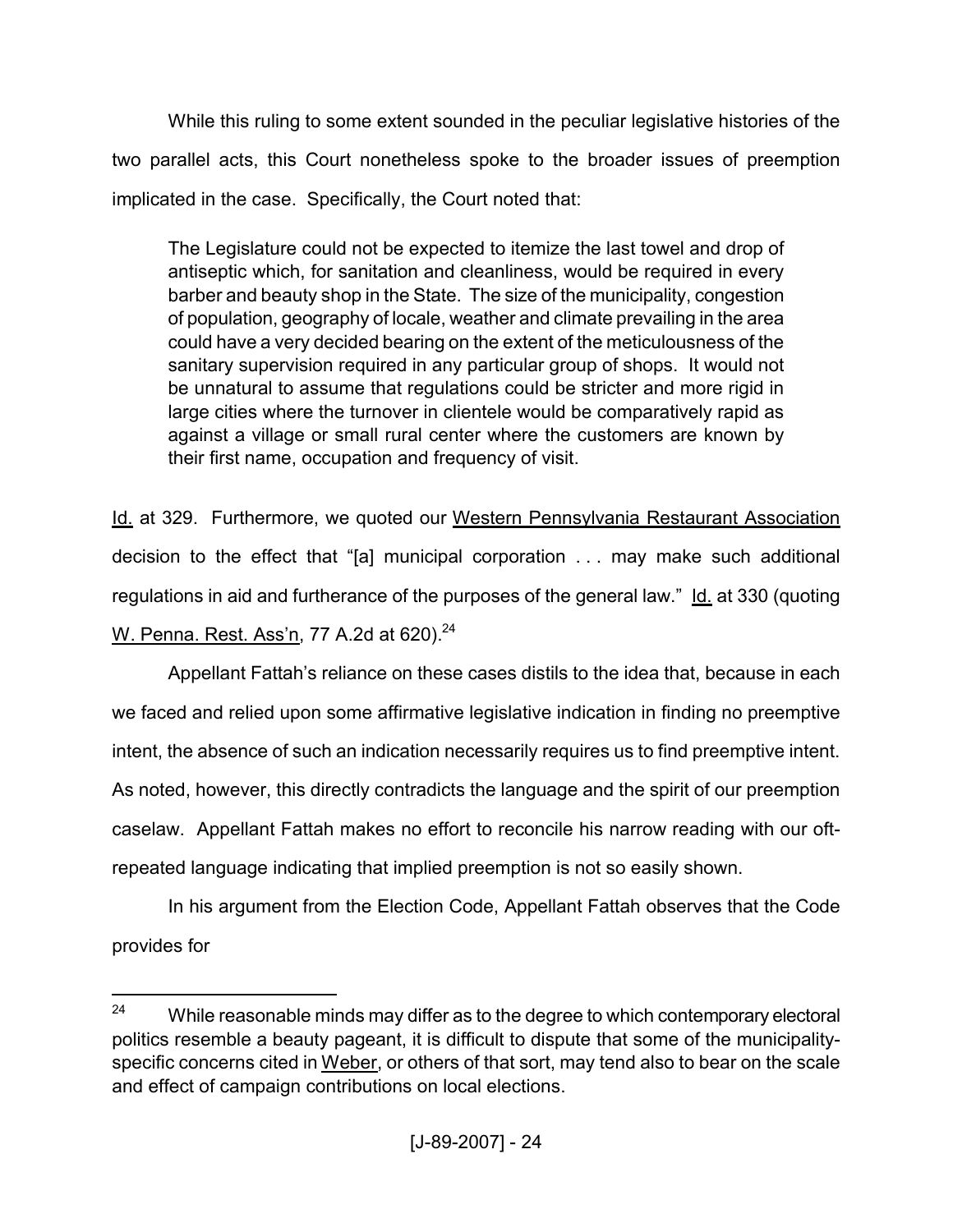administrative supervision of election procedures, location of polling places, creation of precincts, equipment and arrangement of polling places, the dates of elections and primaries and special elections, the nomination of candidates, the filing of nomination papers, the examination of nomination certificates and papers, objections to nomination petitions and papers, the qualification of electors, filling of vacancies in nominations, recount procedures, the preparation for and conduct of primaries and elections, the registration of voters and absentee registration, the use of paper ballots, the arrangement of names on the ballot, the duties of election judges and poll watchers, the closing time of polls, the tabulation of votes, the resolution of contested elections and the use of absentee ballots.

Brief for Appellant Fattah at 9. Thus, he concludes that the Code aimed to comprehensively occupy the field of law pertaining to campaigns and elections.

Far from proving his point, however, this enumeration of statutorily controlled activities conversely suggests that when an Election Code so comprehensively deals with certain subjects yet fails materially to address itself to campaign contribution limits - especially where that omission is not identified as a function of legislative design to leave unfettered all such matters -- it all but compels the inference that the legislature, in fact, intended not to foreclose local regulation of campaign contributions for local elections. Although the General Assembly may preempt such legislation, and has done so in enough other cases that its collective awareness of the value of so providing in explicit terms cannot be disputed, as of this writing it has not done so in the Election Code. Absent a clear legislative manifestation of such an intent, Appellants' preemption arguments must fail.

Accordingly, the Commonwealth Court's order, which upheld the validity of Philadelphia's campaign finance ordinance, is affirmed; the case remanded; and our jurisdiction relinquished.